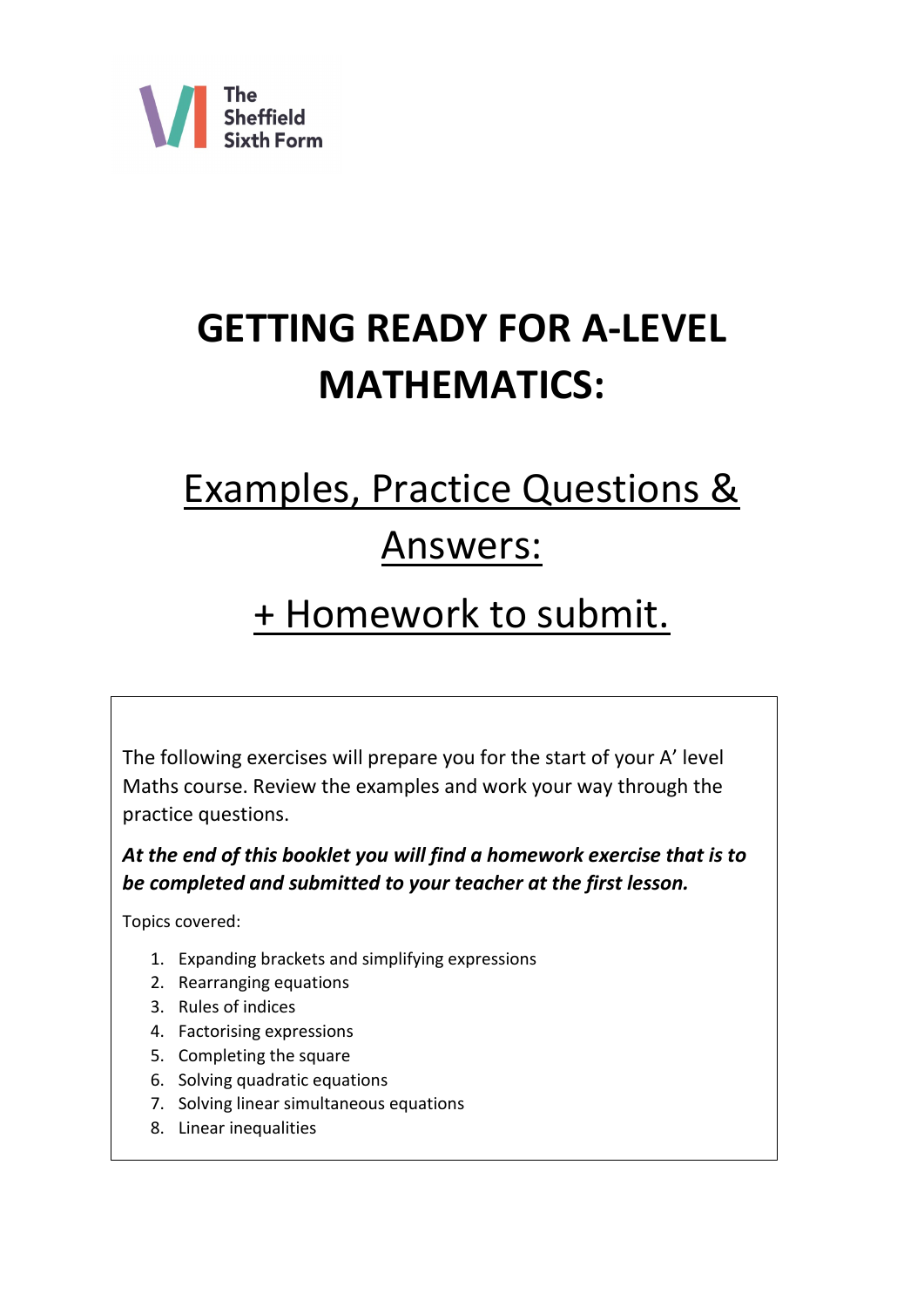# **Expanding brackets and simplifying expressions**

#### **A LEVEL LINKS**

**Scheme of work:** 1a. Algebraic expressions – basic algebraic manipulation, indices and surds

### **Key points**

- When you expand one set of brackets you must multiply everything inside the bracket by what is outside.
- When you expand two linear expressions, each with two terms of the form *ax* + *b*, where  $a \neq 0$  and  $b \neq 0$ , you create four terms. Two of these can usually be simplified by collecting like terms.

### **Examples**

**Example 1** Expand  $4(3x - 2)$ 

| $4(3x-2) = 12x-8$ | Multiply everything inside the bracket<br>by the 4 outside the bracket |
|-------------------|------------------------------------------------------------------------|
|-------------------|------------------------------------------------------------------------|

**Example 2** Expand and simplify  $3(x + 5) - 4(2x + 3)$ 

| $3(x+5)-4(2x+3)$<br>$=$ 3x + 15 – 8x – 12 | 1 Expand each set of brackets<br>separately by multiplying $(x + 5)$ by<br>3 and $(2x + 3)$ by $-4$ |
|-------------------------------------------|-----------------------------------------------------------------------------------------------------|
| $= 3 - 5x$                                | 2 Simplify by collecting like terms:<br>$3x - 8x = -5x$ and $15 - 12 = 3$                           |

**Example 3** Expand and simplify  $(x + 3)(x + 2)$ 

| $(x+3)(x+2)$<br>$= x(x + 2) + 3(x + 2)$ | 1 Expand the brackets by multiplying<br>$(x + 2)$ by x and $(x + 2)$ by 3 |
|-----------------------------------------|---------------------------------------------------------------------------|
| $= x^2 + 2x + 3x + 6$                   |                                                                           |
| $= x^2 + 5x + 6$                        | 2 Simplify by collecting like terms:<br>$2x + 3x = 5x$                    |

**Example 4** Expand and simplify  $(x - 5)(2x + 3)$ 

| $(x-5)(2x+3)$             | 1 Expand the brackets by multiplying   |
|---------------------------|----------------------------------------|
| $= x(2x + 3) - 5(2x + 3)$ | $(2x + 3)$ by x and $(2x + 3)$ by $-5$ |
| $= 2x^2 + 3x - 10x - 15$  | 2 Simplify by collecting like terms:   |
| $= 2x^2 - 7x - 15$        | $3x - 10x = -7x$                       |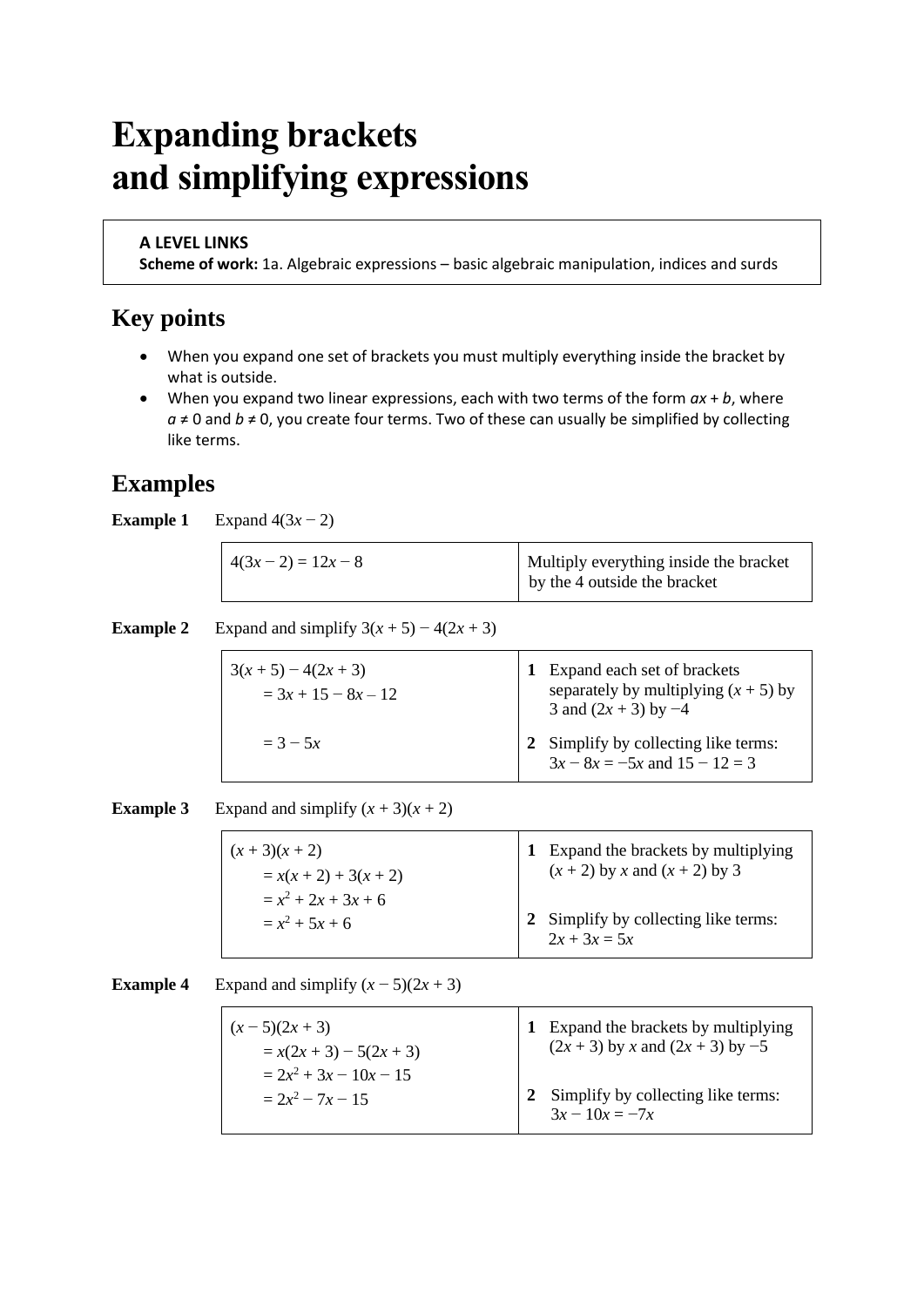| $\mathbf{1}$  | Expand.                    |                                                                               |              | <b>Watch out!</b>             |                                                                         |
|---------------|----------------------------|-------------------------------------------------------------------------------|--------------|-------------------------------|-------------------------------------------------------------------------|
|               | a<br>$\mathbf{c}$          | $3(2x-1)$<br>$-(3xy - 2y^2)$                                                  | $\mathbf b$  | $-2(5pq+4q^2)$                | When multiplying (or                                                    |
|               |                            |                                                                               |              |                               | dividing) positive and                                                  |
| $\mathbf{2}$  |                            | Expand and simplify.                                                          |              |                               | negative numbers, if                                                    |
|               | a                          | $7(3x+5) + 6(2x-8)$                                                           | $\mathbf b$  | $8(5p-2)-3(4p+9)$             | the signs are the same                                                  |
|               | $\mathbf c$                | $9(3s + 1) - 5(6s - 10)$                                                      |              | <b>d</b> $2(4x-3)-(3x+5)$     | the answer is $'+$ ; if the<br>signs are different the<br>ancwar is '_' |
| $\mathbf{3}$  |                            | Expand.                                                                       |              |                               |                                                                         |
|               | a                          | $3x(4x+8)$                                                                    |              | <b>b</b> $4k(5k^2 - 12)$      |                                                                         |
|               | $\mathbf{c}$               | $-2h(6h^2+11h-5)$                                                             |              | <b>d</b> $-3s(4s^2 - 7s + 2)$ |                                                                         |
| 4             |                            | Expand and simplify.                                                          |              |                               |                                                                         |
|               |                            | a $3(y^2-8)-4(y^2-5)$                                                         |              | <b>b</b> $2x(x+5) + 3x(x-7)$  |                                                                         |
|               | $\mathbf{c}$               | $4p(2p-1)-3p(5p-2)$                                                           | $\mathbf d$  | $3b(4b-3)-b(6b-9)$            |                                                                         |
| $5*$          | Expand $\frac{1}{2}(2y-8)$ |                                                                               |              |                               |                                                                         |
| $6*$          |                            | Expand and simplify.                                                          |              |                               |                                                                         |
|               | a                          | $13-2(m+7)$                                                                   | $\mathbf b$  | $5p(p^2+6p)-9p(2p-3)$         |                                                                         |
| $7^*$         |                            | The diagram shows a rectangle.                                                |              |                               |                                                                         |
|               |                            | Write down an expression, in terms of $x$ , for the area of<br>the rectangle. |              | $3x - 5$                      |                                                                         |
|               |                            | Show that the area of the rectangle can be written as                         |              |                               |                                                                         |
|               |                            | $21x^2 - 35x$                                                                 |              |                               | 7χ                                                                      |
| $8*$          |                            | Expand and simplify.                                                          |              |                               |                                                                         |
|               | a                          | $(x+4)(x+5)$                                                                  | $\mathbf b$  | $(x+7)(x+3)$                  |                                                                         |
|               | $\mathbf c$                | $(x+7)(x-2)$                                                                  | d            | $(x+5)(x-5)$                  |                                                                         |
|               | $\mathbf e$                | $(2x+3)(x-1)$                                                                 | $\mathbf f$  | $(3x-2)(2x+1)$                |                                                                         |
|               | g                          | $(5x-3)(2x-5)$                                                                | $\mathbf{h}$ | $(3x-2)(7+4x)$                |                                                                         |
|               | $\mathbf{i}$               | $(3x+4y)(5y+6x)$                                                              |              | j $(x+5)^2$                   |                                                                         |
|               | $\bf k$                    | $(2x-7)^2$                                                                    | $\mathbf{I}$ | $(4x-3y)^2$                   |                                                                         |
| <b>Extend</b> |                            |                                                                               |              |                               |                                                                         |
| $9*$          |                            | Expand and simplify $(x + 3)^2 + (x - 4)^2$                                   |              |                               |                                                                         |
|               |                            |                                                                               |              |                               |                                                                         |

**10\*** Expand and simplify.

$$
\mathbf{a} \quad \left(x + \frac{1}{x}\right)\left(x - \frac{2}{x}\right) \qquad \qquad \mathbf{b} \quad \left(x + \frac{1}{x}\right)^2
$$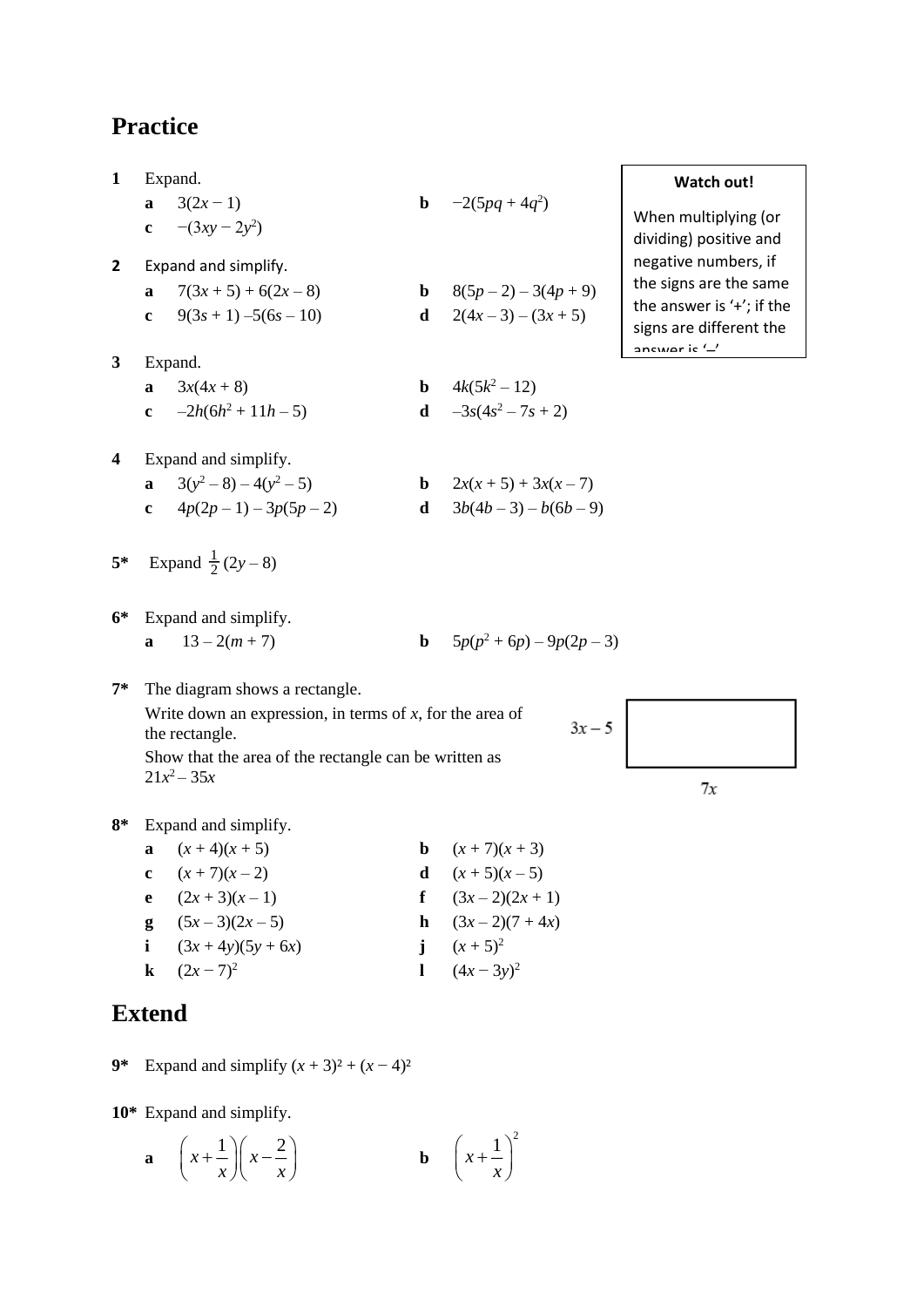| 1                       |              | <b>a</b> $6x-3$                           |              | <b>b</b> $-10pq - 8q^2$       |
|-------------------------|--------------|-------------------------------------------|--------------|-------------------------------|
|                         |              | <b>c</b> $-3xy + 2y^2$                    |              |                               |
|                         |              |                                           |              |                               |
| $\overline{2}$          | a            | $21x + 35 + 12x - 48 = 33x - 13$          |              |                               |
|                         | $\mathbf b$  | $40p - 16 - 12p - 27 = 28p - 43$          |              |                               |
|                         | $\mathbf{c}$ | $27s + 9 - 30s + 50 = -3s + 59 = 59 - 3s$ |              |                               |
|                         | d            | $8x-6-3x-5=5x-11$                         |              |                               |
|                         |              |                                           |              |                               |
| 3                       |              | <b>a</b> $12x^2 + 24x$                    |              | <b>b</b> $20k^3 - 48k$        |
|                         |              | c $10h - 12h^3 - 22h^2$                   |              | d $21s^2 - 21s^3 - 6s$        |
|                         |              |                                           |              |                               |
| $\overline{\mathbf{4}}$ |              | <b>a</b> $-y^2-4$                         |              | <b>b</b> $5x^2 - 11x$         |
|                         |              | c $2p - 7p^2$                             |              | $\mathbf{d}$ $6b^2$           |
|                         |              |                                           |              |                               |
|                         | 5 $y-4$      |                                           |              |                               |
|                         |              |                                           |              |                               |
| 6                       |              | $a -1 - 2m$                               |              | <b>b</b> $5p^3 + 12p^2 + 27p$ |
|                         |              |                                           |              |                               |
|                         |              | 7 $7x(3x-5) = 21x^2 - 35x$                |              |                               |
|                         |              |                                           |              |                               |
| 8                       |              | $x^2 + 9x + 20$                           |              | <b>b</b> $x^2 + 10x + 21$     |
|                         |              | c $x^2 + 5x - 14$                         |              | <b>d</b> $x^2 - 25$           |
|                         |              | <b>e</b> $2x^2 + x - 3$                   |              | f $6x^2 - x - 2$              |
|                         |              | $g = 10x^2 - 31x + 15$                    |              | <b>h</b> $12x^2 + 13x - 14$   |
|                         |              | i $18x^2 + 39xy + 20y^2$                  |              | $x^2 + 10x + 25$              |
|                         |              | <b>k</b> $4x^2 - 28x + 49$                | $\mathbf{L}$ | $16x^2 - 24xy + 9y^2$         |
|                         |              |                                           |              |                               |

$$
9 \t 2x^2 - 2x + 25
$$

**10 a** 
$$
x^2 - 1 - \frac{2}{x^2}
$$
 **b**  $x^2 + 2 + \frac{1}{x^2}$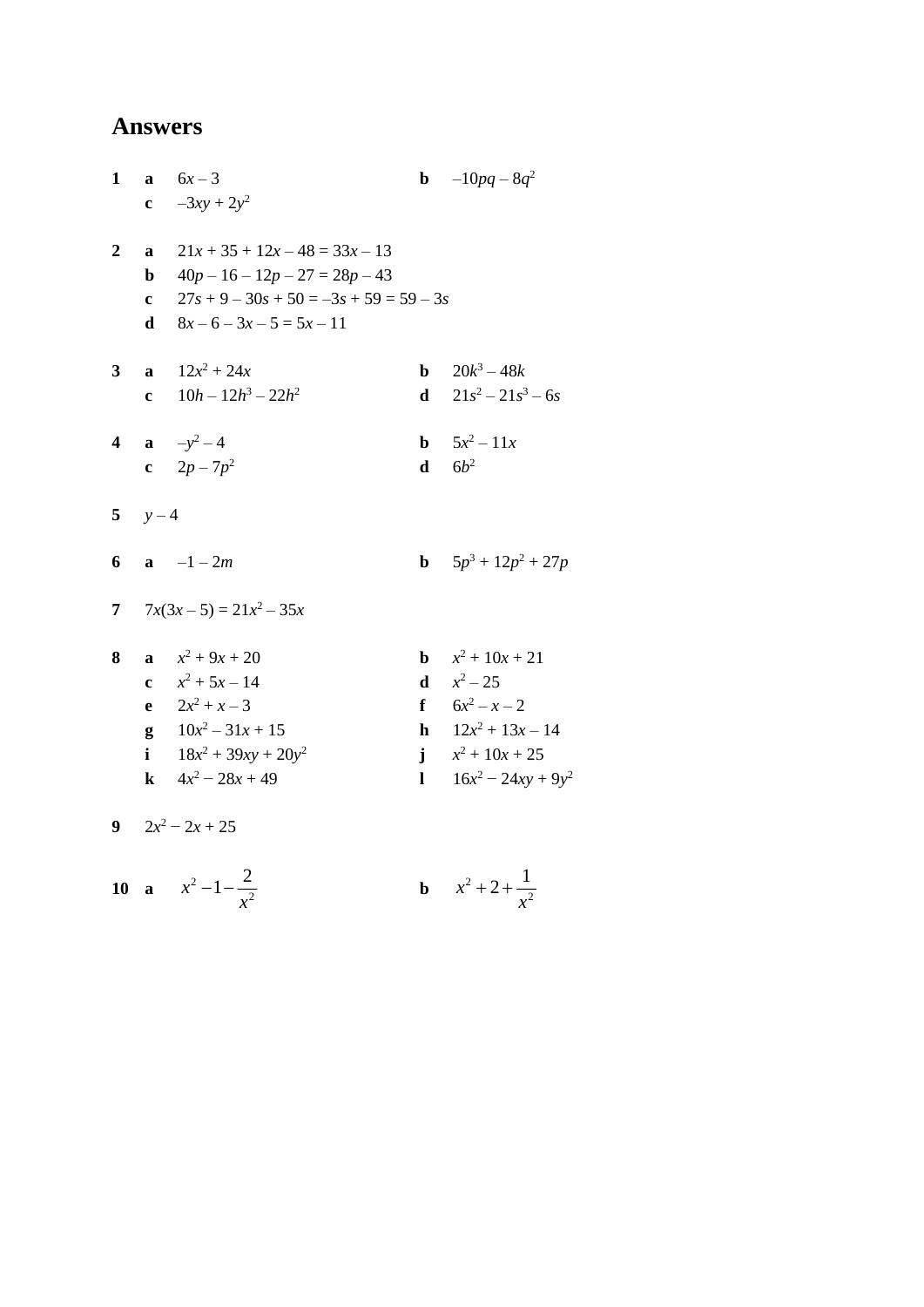# **Rearranging equations**

### **A LEVEL LINKS**

**Scheme of work:** 6a. Definition, differentiating polynomials, second derivatives **Textbook:** Pure Year 1, 12.1 Gradients of curves

# **Key points**

- To change the subject of a formula, get the terms containing the subject on one side and everything else on the other side.
- You may need to factorise the terms containing the new subject.

### **Examples**

| $v = u + at$<br>$v - u = at$ | 1 Get the terms containing $t$ on one<br>side and everything else on the other<br>side. |
|------------------------------|-----------------------------------------------------------------------------------------|
| a                            | 2 Divide throughout by $a$ .                                                            |

| <b>Example 2</b> | Make <i>t</i> the subject of the formula $r = 2t - \pi t$ . |
|------------------|-------------------------------------------------------------|
|------------------|-------------------------------------------------------------|

| $r=2t-\pi t$     | All the terms containing $t$ are<br>already on one side and everything<br>else is on the other side. |
|------------------|------------------------------------------------------------------------------------------------------|
| $r = t(2 - \pi)$ | Factorise as $t$ is a common factor.                                                                 |
| $2-\pi$          | 3 Divide throughout by $2 - \pi$ .                                                                   |

#### **Example 3** Make *t* the subject of the formula  $\frac{t+r}{1-r} = \frac{3}{5}$ 5 2  $\frac{t+r}{t} = \frac{3t}{2}$ .

| $t + r$ 3t                    | 1 Remove the fractions first by<br>multiplying throughout by 10.                                     |
|-------------------------------|------------------------------------------------------------------------------------------------------|
| $2t + 2r = 15t$<br>$2r = 13t$ | 2 Get the terms containing $t$ on one<br>side and everything else on the other<br>side and simplify. |
| 2r                            | 3 Divide throughout by 13.                                                                           |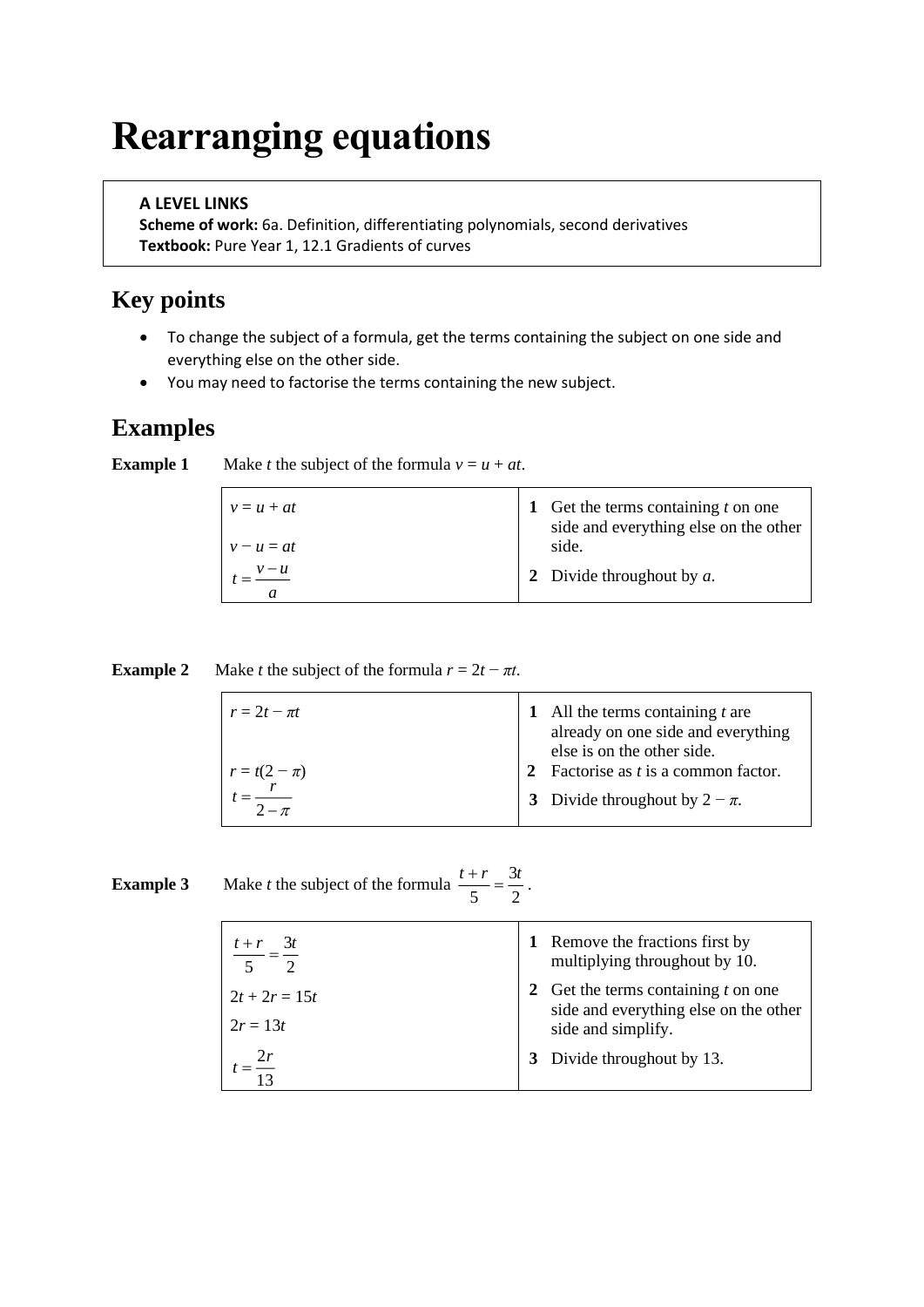| $r = \frac{3t + 5}{t - 1}$ | 1 Remove the fraction first by<br>multiplying throughout by $t-1$ . |
|----------------------------|---------------------------------------------------------------------|
| $r(t-1) = 3t + 5$          | Expand the brackets.                                                |
| $rt - r = 3t + 5$          | Get the terms containing $t$ on one                                 |
| $rt - 3t = 5 + r$          | side and everything else on the other<br>side.                      |
| $t(r-3) = 5 + r$           | Factorise the LHS as $t$ is a common<br>$\boldsymbol{4}$            |
| $=\frac{5+r}{r-3}$         | factor.<br>5 Divide throughout by $r-3$ .                           |
|                            |                                                                     |

**Example 4** Make *t* the subject of the formula  $r = \frac{3t+5}{1}$ 1  $r = \frac{3t}{2}$ *t*  $=\frac{3t+1}{t}$ − .

### **Practice**

Change the subject of each formula to the letter given in the brackets.

**1**  $C = \pi d$  [*d*] **2**  $P = 2l + 2w$  [*w*] *S*  $\frac{5}{T}$  [*T*] **4**  $p = \frac{q-r}{t}$  $=\frac{q-r}{l}$  [*t*] **5**  $u = at - \frac{1}{2}$  $\frac{1}{2}$  **6**  $V = ax + 4x$  [*x*] **7**  $rac{y-7x}{2} = \frac{7-2}{2}$ 2 3  $\frac{y-7x}{2} = \frac{7-2y}{2}$  [y] **8**  $x = \frac{2a-1}{2}$ 3  $x = \frac{2a}{a}$ *a*  $=\frac{2a-1}{3-a}$  [a]  $9 \t x = \frac{b-c}{d}$  $=\frac{b-c}{d}$  [*d*] 10  $h = \frac{7g-9}{2}$ 2  $h = \frac{7g}{2}$ *g*  $=\frac{7g-1}{2}$ +  $[g]$  **11**  $e(9+x)=2e+1$   $[e]$  **12**  $y=\frac{2x+3}{1}$ 4  $y = \frac{2x+3}{4-x}$  $=\frac{2x+3}{4-x}$  [x]

#### **13** Make *r* the subject of the following formulae.

**a** 
$$
A = \pi r^2
$$
 **b**  $V = \frac{4}{3}\pi r^3$  **c**  $P = \pi r + 2r$  **d**  $V = \frac{2}{3}\pi r^2 h$ 

**14** Make *x* the subject of the following formulae.

$$
\mathbf{a} \qquad \frac{xy}{z} = \frac{ab}{cd} \qquad \qquad \mathbf{b} \qquad \frac{4\pi cx}{d} = \frac{3z}{py^2}
$$

**15** Make sin *B* the subject of the formula  $\frac{a}{\sin A} = \frac{b}{\sin A}$ *<sup>a</sup> b*  $\frac{a}{A} = \frac{a}{\sin B}$ 

**16** Make cos *B* the subject of the formula  $b^2 = a^2 + c^2 - 2ac \cos B$ .

### **Extend**

- **17** Make *x* the subject of the following equations.
	- **a**  $\frac{p}{f}(sx+t) = x-1$ *q*  $+ t = x$ **b**  $\frac{P}{q}(ax+2y) = \frac{3P}{2}$  $\frac{p}{2}(ax+2y) = \frac{3p}{2}(x-y)$ *q q*  $+ 2y = -\frac{1}{2}(x -$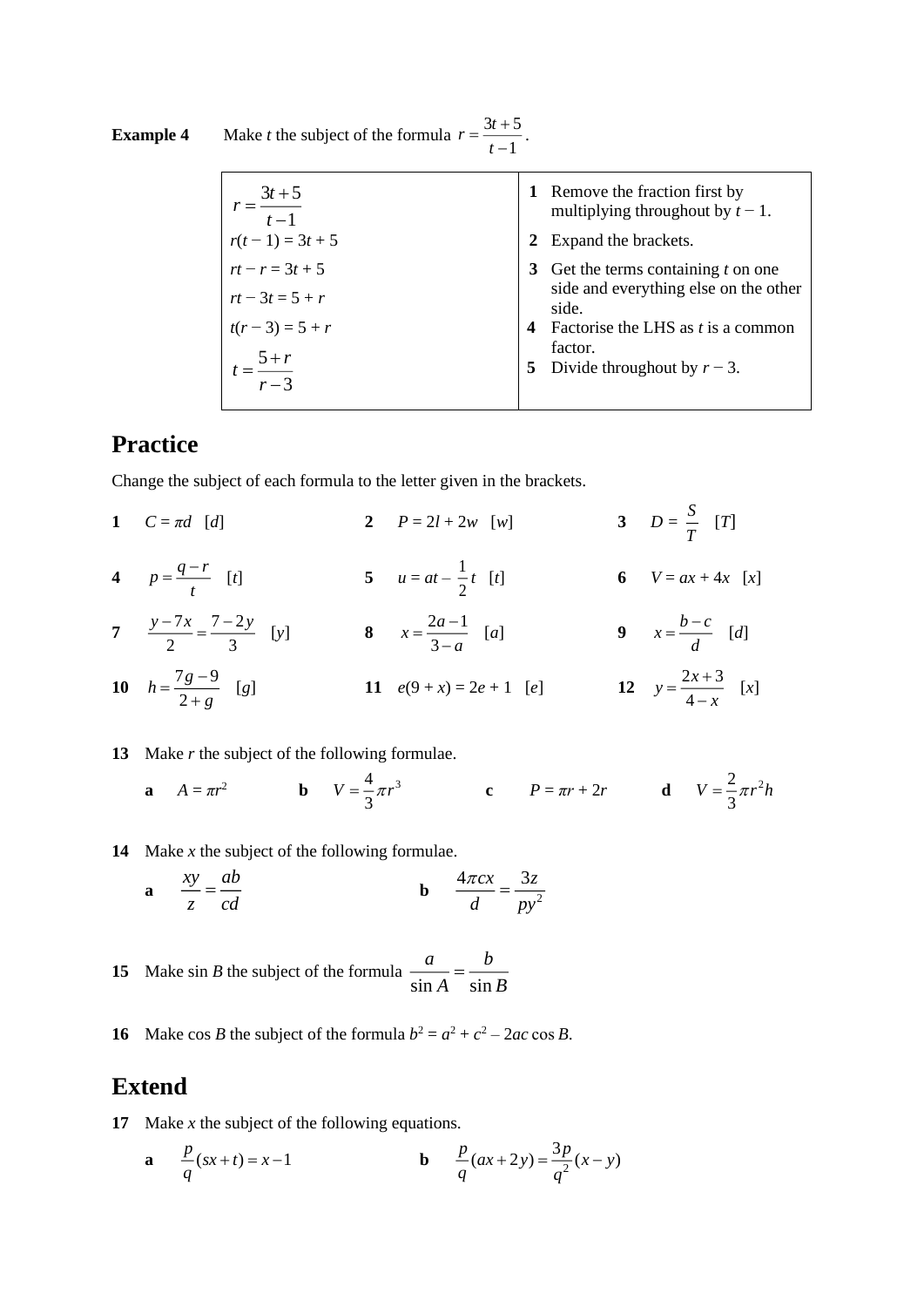$d = \frac{C}{\pi}$  $w = \frac{P-2l}{2}$  3  $T = \frac{S}{D}$  $t = \frac{2u}{2a-1}$  6  $x = \frac{V}{a+4}$  $t = \frac{q-r}{p}$  $a = \frac{3x+1}{x+2}$  9  $d = \frac{b-c}{r}$  $y = 2 + 3x$  $e = \frac{1}{x+7}$  12  $x = \frac{4y-3}{2+y}$  $g = \frac{2h+9}{7-h}$  **a**  $r = \sqrt{\frac{A}{\pi}}$  **b**  $r = \sqrt[3]{\frac{3V}{4\pi}}$ **c**  $r = \frac{P}{\pi + 2}$  **d**  $r = \sqrt{\frac{3V}{2\pi h}}$  **a**  $x = \frac{abz}{cdy}$  **b**  $x = \frac{3dz}{4\pi c y^2}$  $\sin B = \frac{b \sin A}{a}$  $\cos B = \frac{a^2 + c^2 - b^2}{2ac}$ 

17 **a** 
$$
x = \frac{q+pt}{q-ps}
$$
 **b**  $x = \frac{3py+2pqy}{3p-apq} = \frac{y(3+2q)}{3-aq}$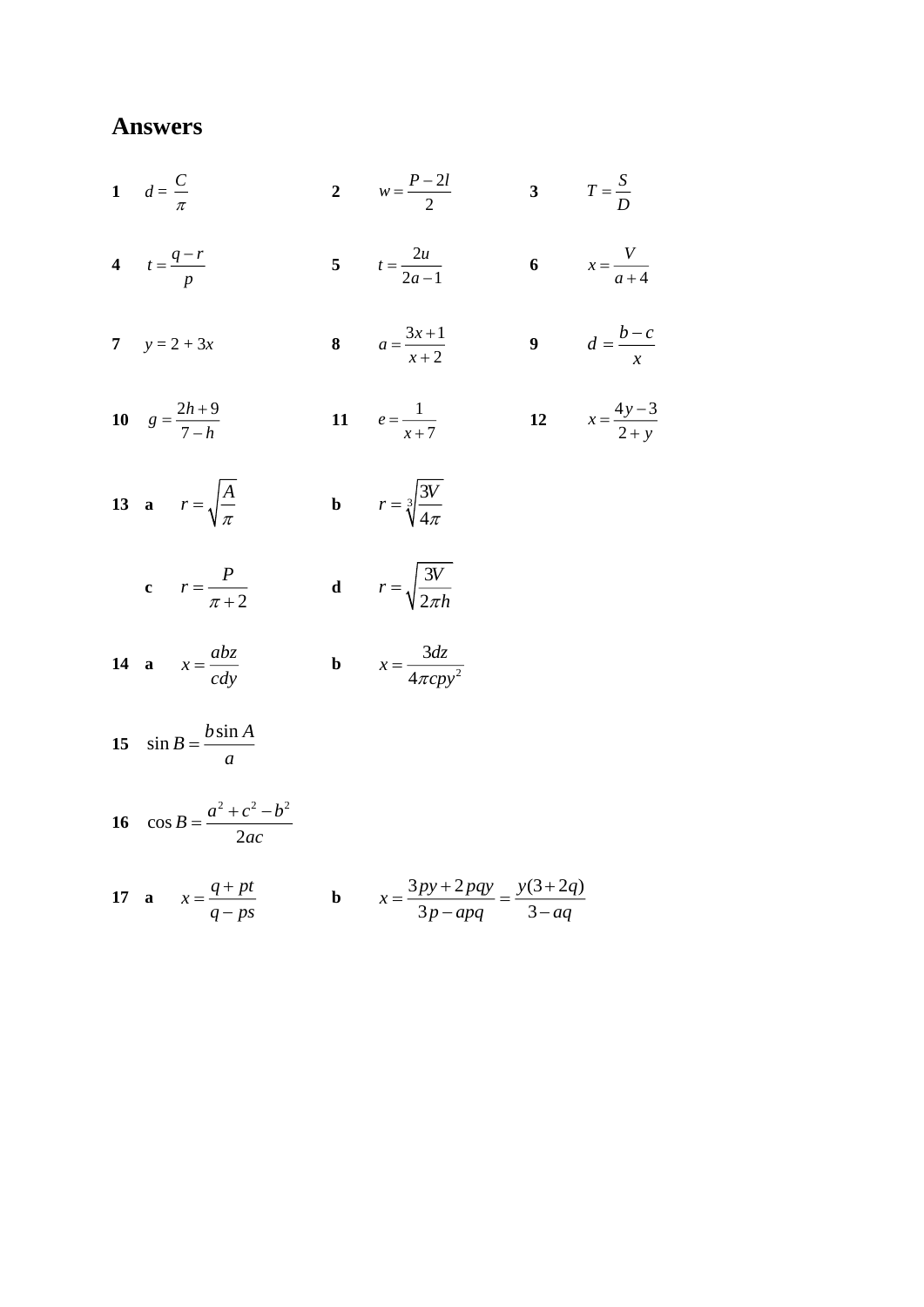# **Rules of indices**

### **A LEVEL LINKS**

**Scheme of work:** 1a. Algebraic expressions – basic algebraic manipulation, indices and surds

## **Key points**

- $a^m \times a^n = a^{m+n}$
- $\frac{a^m}{b} = a^{m-n}$  $\frac{a}{a}$  = a *a*  $= a^{m-1}$
- $(a^m)^n = a^{mn}$
- $a^0 = 1$
- $\bullet$   $\frac{1}{a^n}$  $a^n = \sqrt[n]{a} \;$  i.e. the *n*th root of  $a$

1 92

> 2 273

$$
\bullet \qquad a^{\frac{m}{n}} = \sqrt[n]{a^m} = \left(\sqrt[n]{a}\right)^n
$$

$$
\bullet \qquad a^{-m} = \frac{1}{a^m}
$$

• The square root of a number produces two solutions, e.g.  $\sqrt{16} = \pm 4$ .

## **Examples**

**Example 1** Evaluate  $10^0$ 

| $10^0 = 1$ | Any value raised to the power of zero is<br>equal to $1$ |
|------------|----------------------------------------------------------|
|            |                                                          |

**Example 2** Evaluate

| $9^{\frac{1}{2}} = \sqrt{9}$ | Use the rule $a^n = \sqrt[n]{a}$ |
|------------------------------|----------------------------------|
| $=$ 3                        |                                  |

**Example 3** Evaluate

| $27^{\frac{2}{3}} = (\sqrt[3]{27})^2$ | 1 Use the rule $a^{\frac{m}{n}} = (\sqrt[n]{a})^m$ |
|---------------------------------------|----------------------------------------------------|
| $= 3^2$<br>$= 9$                      | 2 Use $\sqrt[3]{27} = 3$                           |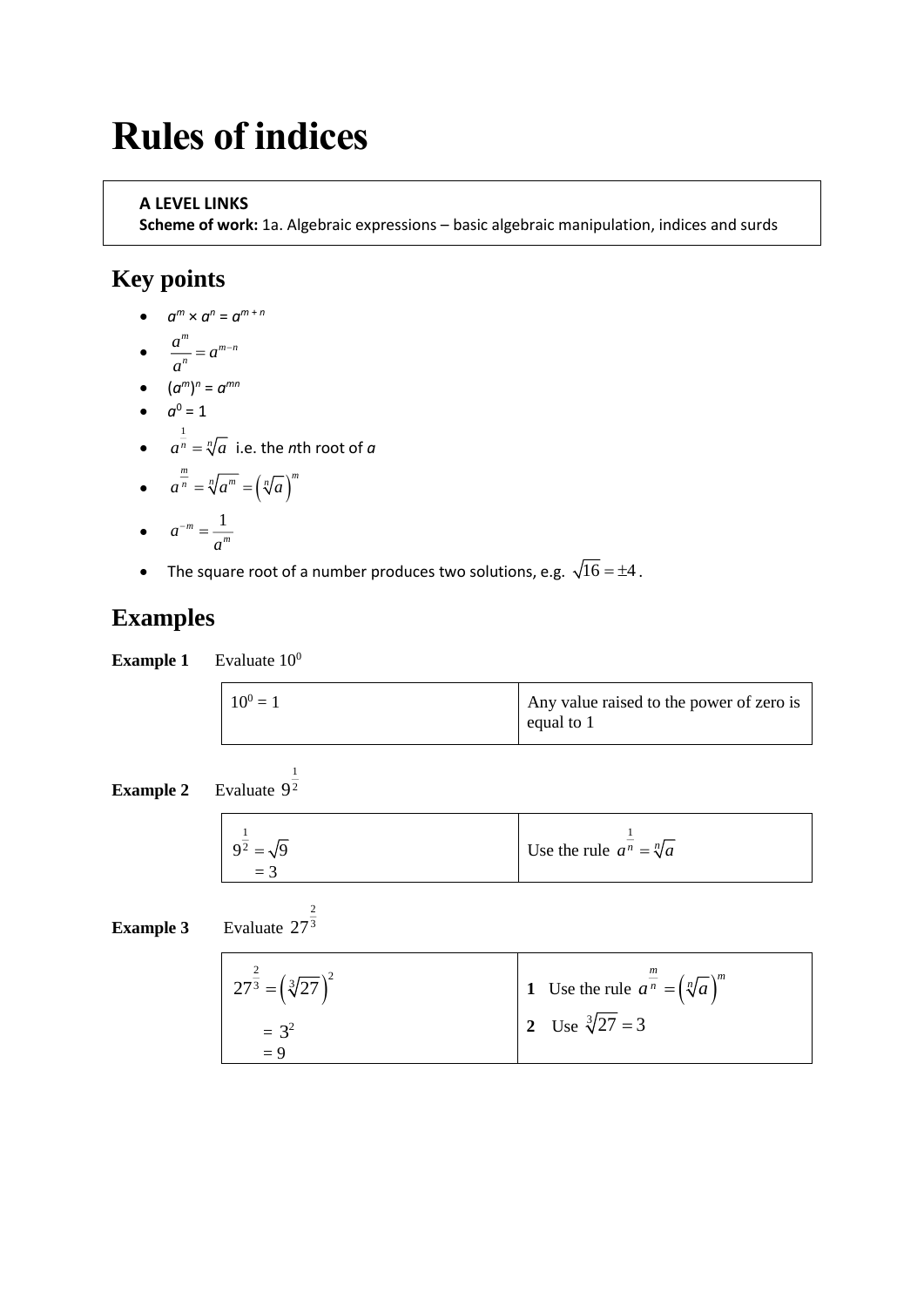|                  | <b>Example 4</b> Evaluate $4^{-2}$                                                        |                                                                                                          |
|------------------|-------------------------------------------------------------------------------------------|----------------------------------------------------------------------------------------------------------|
|                  | $4^{-2} = \frac{1}{4^2}$<br>= $\frac{1}{16}$                                              | 1 Use the rule $a^{-m} = \frac{1}{a^m}$                                                                  |
|                  |                                                                                           | 2 Use $4^2 = 16$                                                                                         |
| <b>Example 5</b> | Simplify $\frac{6x^5}{2x^2}$                                                              |                                                                                                          |
|                  | $\frac{6x^5}{2x^2} = 3x^3$                                                                |                                                                                                          |
|                  |                                                                                           | $6 \div 2 = 3$ and use the rule $\frac{a^m}{a^n} = a^{m-n}$ to<br>give $\frac{x^5}{x^2} = x^{5-2} = x^3$ |
| <b>Example 6</b> | Simplify $\frac{x^3 \times x^5}{x^4}$                                                     |                                                                                                          |
|                  | $\frac{x^3 \times x^5}{x^4} = \frac{x^{3+5}}{x^4} = \frac{x^8}{x^4}$<br>= $x^{8-4} = x^4$ | 1 Use the rule $a^m \times a^n = a^{m+n}$                                                                |
|                  |                                                                                           | 2 Use the rule $\frac{a^m}{a^n} = a^{m-n}$                                                               |
| <b>Example 7</b> | Write $\frac{1}{3x}$ as a single power of x                                               |                                                                                                          |
|                  | $\frac{1}{3x} = \frac{1}{3}x^{-1}$                                                        | Use the rule $\frac{1}{a^m} = a^{-m}$ , note that the                                                    |
|                  |                                                                                           | fraction $\frac{1}{3}$ remains unchanged                                                                 |
| <b>Example 8</b> | Write $\frac{4}{\sqrt{x}}$ as a single power of x                                         |                                                                                                          |
|                  | $rac{4}{\sqrt{x}} = \frac{4}{x^{\frac{1}{2}}}$<br>= 4x <sup>-1</sup>                      | 1 Use the rule $a^{\frac{1}{n}} = \sqrt[n]{a}$                                                           |
|                  |                                                                                           | 2 Use the rule $\frac{1}{a^m} = a^{-m}$                                                                  |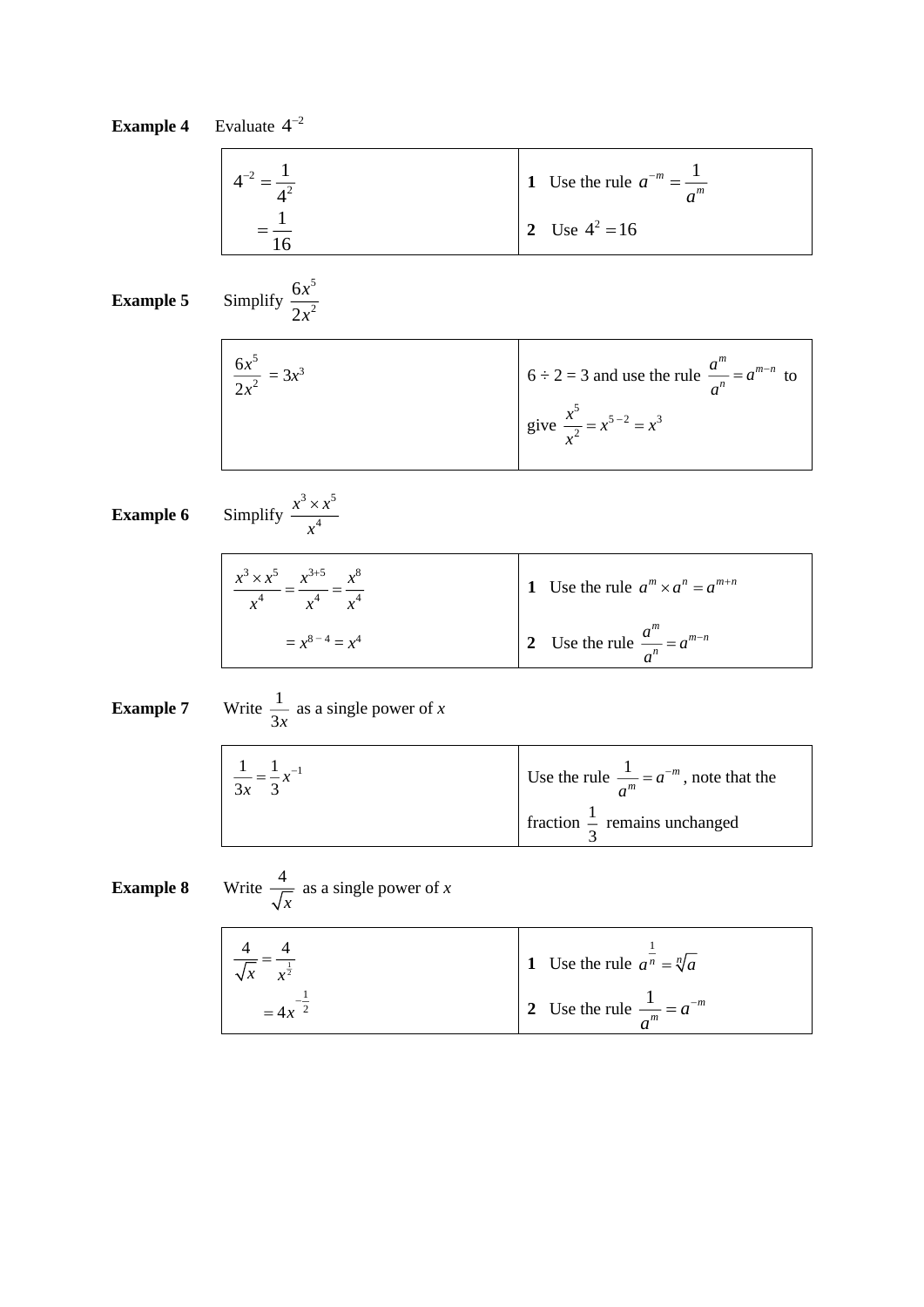| $\mathbf{1}$ |              | Evaluate.                                      |              |                                                                                     |              |                                                                                  |             |                    |
|--------------|--------------|------------------------------------------------|--------------|-------------------------------------------------------------------------------------|--------------|----------------------------------------------------------------------------------|-------------|--------------------|
|              | $\mathbf{a}$ | $14^{0}$                                       | $\mathbf b$  | 3 <sup>0</sup>                                                                      | $\mathbf c$  | $5^0$                                                                            | d           | $x^0$              |
|              |              |                                                |              |                                                                                     |              |                                                                                  |             |                    |
| $2*$         |              | Evaluate.                                      |              |                                                                                     |              |                                                                                  |             |                    |
|              | $\mathbf{a}$ | $49^{\frac{1}{2}}$                             | $\mathbf b$  | $rac{1}{64^3}$                                                                      | $\mathbf{c}$ | $125^{\frac{1}{3}}$                                                              | $\mathbf d$ | $16^{\frac{1}{4}}$ |
| $3*$         |              | Evaluate.                                      |              |                                                                                     |              |                                                                                  |             |                    |
|              | $\mathbf{a}$ | $25^{\frac{3}{2}}$                             | $\mathbf b$  | $8^{\frac{5}{3}}$                                                                   | $\mathbf{c}$ | $49^{\frac{3}{2}}$                                                               | $\mathbf d$ | $16^{\frac{3}{4}}$ |
| $4*$         |              | Evaluate.                                      |              |                                                                                     |              |                                                                                  |             |                    |
|              | $\mathbf{a}$ | $5^{-2}$                                       | $\mathbf b$  | $4^{-3}$                                                                            | $\mathbf c$  | $2^{-5}$                                                                         | $\mathbf d$ | $6^{-2}$           |
| $5*$         |              | Simplify.                                      |              |                                                                                     |              |                                                                                  |             |                    |
|              | $\mathbf{a}$ | $\frac{3x^2 \times x^3}{2x^2}$                 | $\mathbf b$  | $\frac{10x^5}{2x^2 \times x}$                                                       |              |                                                                                  |             |                    |
|              | $\mathbf{c}$ | $\frac{3x \times 2x^3}{2x^3}$                  | $\mathbf d$  | $\frac{7x^3y^2}{14x^5y}$                                                            |              | Watch out!                                                                       |             |                    |
|              | $\mathbf{e}$ | $\frac{y^2}{y^{\frac{1}{2}} \times y}$         | $\mathbf f$  | $\frac{c^{\frac{1}{2}}}{c^2 \times c^{\frac{3}{2}}}$                                |              | Remember that<br>any value raised to<br>the power of zero                        |             |                    |
|              | $\bf{g}$     | $\frac{\left(2x^2\right)^3}{4x^0}$             | $\mathbf{h}$ | $\frac{x^{\frac{1}{2}} \times x^{\frac{3}{2}}}{x^{-2} \times x^3}$                  |              | is 1. This is the<br>rule $a^0 = 1$ .                                            |             |                    |
| $6*$         |              | Evaluate.                                      |              |                                                                                     |              |                                                                                  |             |                    |
|              | $\mathbf{a}$ | $4^{-\frac{1}{2}}$                             |              | <b>b</b> $27^{-\frac{2}{3}}$<br><b>e</b> $\left(\frac{9}{16}\right)^{-\frac{1}{2}}$ |              |                                                                                  |             |                    |
|              | $\mathbf d$  | $16^{\frac{1}{4}} \times 2^{-3}$               |              |                                                                                     |              | c $9^{-\frac{1}{2}} \times 2^3$<br>f $\left(\frac{27}{64}\right)^{-\frac{2}{3}}$ |             |                    |
| $7*$         |              | Write the following as a single power of $x$ . |              |                                                                                     |              |                                                                                  |             |                    |
|              | $\mathbf a$  | $\frac{1}{1}$                                  | $\mathbf b$  |                                                                                     | $\mathbf c$  | $\sqrt[4]{x}$                                                                    |             |                    |
|              |              | $\boldsymbol{\mathcal{X}}$                     |              | $\frac{1}{x^7}$                                                                     |              |                                                                                  |             |                    |

**d**  $\sqrt[5]{x^2}$  **e**  $\frac{1}{3}$ 1  $\frac{1}{x}$  **f**  $\frac{1}{3\sqrt{x^2}}$ 

1 *x*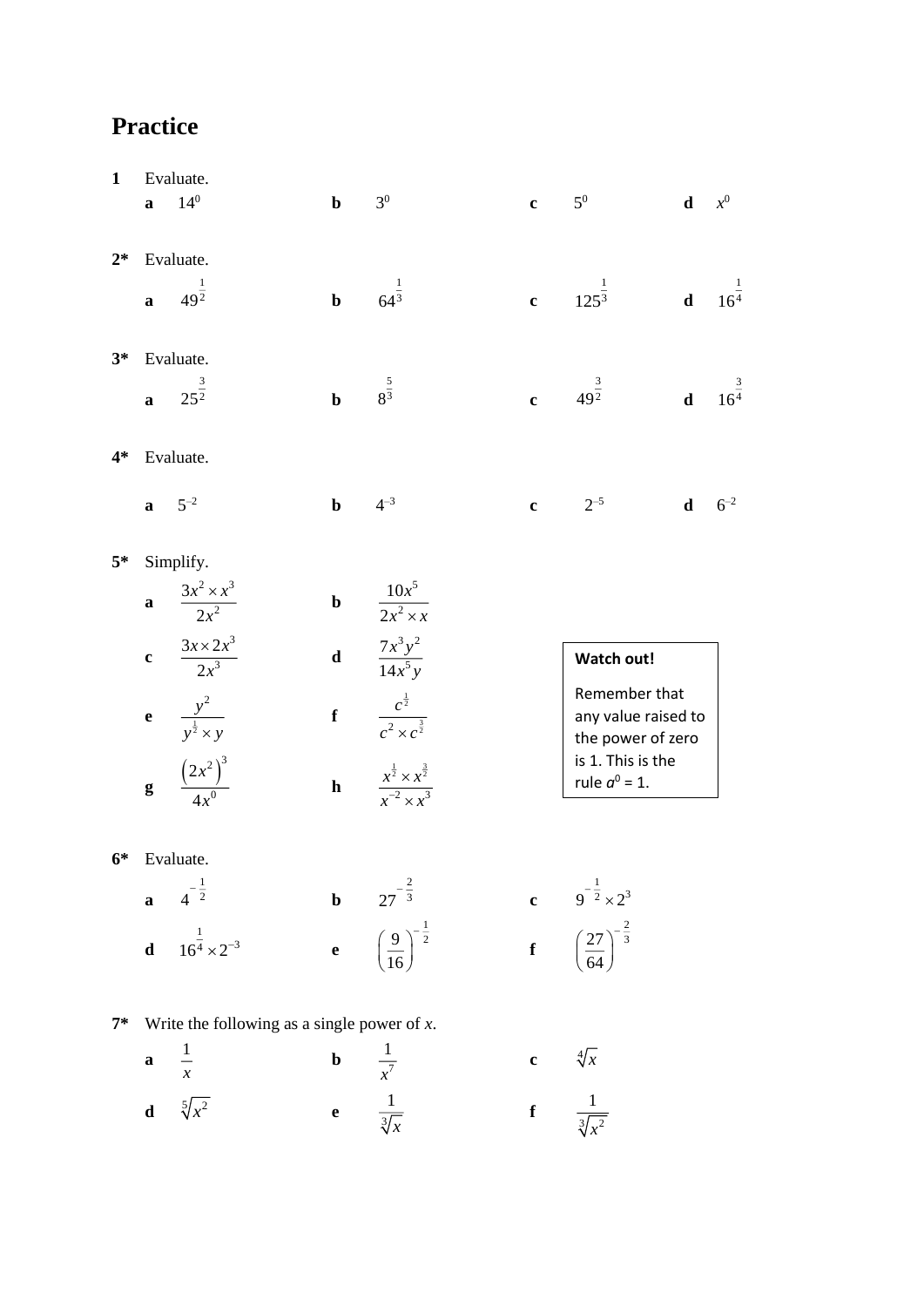**8\*** Write the following without negative or fractional powers.

| <b>a</b> $x^{-3}$          | <b>b</b> $x^0$              | <b>c</b> $x^{\frac{1}{5}}$  |  |
|----------------------------|-----------------------------|-----------------------------|--|
| <b>d</b> $x^{\frac{2}{5}}$ | <b>e</b> $x^{-\frac{1}{2}}$ | <b>f</b> $x^{-\frac{3}{4}}$ |  |

**9\*** Write the following in the form *ax<sup>n</sup>* .

| a $5\sqrt{x}$                 | $rac{2}{x^3}$         | $\frac{1}{3x^4}$        |
|-------------------------------|-----------------------|-------------------------|
| <b>d</b> $\frac{2}{\sqrt{x}}$ | $rac{4}{\sqrt[3]{x}}$ | $\overline{\mathbf{3}}$ |

# **Extend**

**10\*** Write as sums of powers of *x*.

**a** 
$$
\frac{x^5 + 1}{x^2}
$$
 **b**  $x^2 \left(x + \frac{1}{x}\right)$  **c**  $x^{-4} \left(x^2 + \frac{1}{x^3}\right)$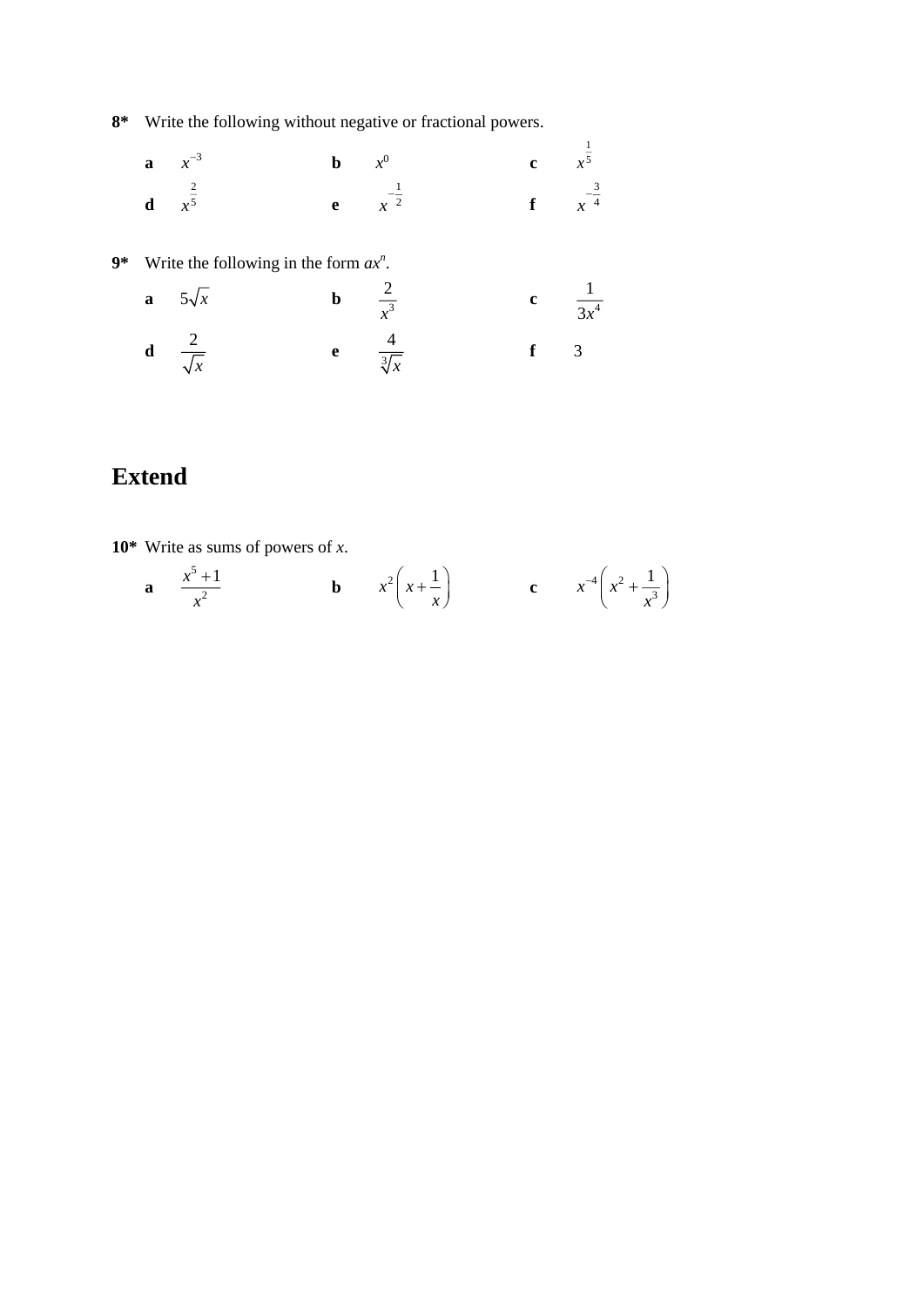| $1 \quad a \quad 1$      |                                              | $\mathbf{b}$ 1                      |                                                  |                         | $c \t 1$                                        | $\mathbf d-1$ |                |
|--------------------------|----------------------------------------------|-------------------------------------|--------------------------------------------------|-------------------------|-------------------------------------------------|---------------|----------------|
| 2 a $7$                  |                                              | $\mathbf{b}$ 4                      |                                                  |                         | $c = 5$                                         | $\mathbf d$   | $\overline{2}$ |
|                          | 3 <b>a</b> 125                               | $\mathbf{b}$ 32                     |                                                  |                         | <b>c</b> $343$                                  | $d \t 8$      |                |
|                          | 4 <b>a</b> $\frac{1}{25}$                    |                                     | <b>b</b> $\frac{1}{64}$                          |                         | <b>c</b> $\frac{1}{32}$ <b>d</b> $\frac{1}{36}$ |               |                |
|                          | 5 <b>a</b> $\frac{3x^3}{2}$                  | <b>b</b> $5x^2$                     |                                                  |                         |                                                 |               |                |
| $c \quad 3x$             |                                              |                                     | <b>d</b> $\frac{y}{2x^2}$                        |                         |                                                 |               |                |
|                          | <b>e</b> $y^{\frac{1}{2}}$<br>$g \quad 2x^6$ | $f \qquad c^{-3}$<br>$\mathbf{h}$ x |                                                  |                         |                                                 |               |                |
| 6 <b>a</b> $\frac{1}{2}$ |                                              |                                     | <b>b</b> $\frac{1}{9}$<br><b>e</b> $\frac{4}{3}$ | c $\frac{8}{3}$         |                                                 |               |                |
| d $\frac{1}{4}$          |                                              |                                     |                                                  | <b>f</b> $\frac{16}{9}$ |                                                 |               |                |
| <b>7 a</b> $x^{-1}$      |                                              | <b>b</b> $x^{-7}$                   |                                                  |                         | c $x^{\frac{1}{4}}$<br>f $x^{-\frac{2}{3}}$     |               |                |
|                          | <b>d</b> $x^{\frac{2}{5}}$                   |                                     | <b>e</b> $x^{-\frac{1}{3}}$                      |                         |                                                 |               |                |
|                          | 8 <b>a</b> $\frac{1}{x^3}$                   | $\mathbf{b}$ 1                      |                                                  |                         | c $\sqrt[5]{x}$                                 |               |                |
|                          | <b>d</b> $\sqrt[5]{x^2}$                     |                                     | e $\frac{1}{\sqrt{x}}$                           |                         | <b>f</b> $\frac{1}{\sqrt[4]{x^3}}$              |               |                |
|                          | 9 <b>a</b> $5x^{\frac{1}{2}}$                |                                     | <b>b</b> $2x^{-3}$                               |                         | c $\frac{1}{3}x^{-4}$                           |               |                |
|                          | <b>d</b> $2x^{-\frac{1}{2}}$                 |                                     | <b>e</b> $4x^{-\frac{1}{3}}$                     |                         | f $3x^0$                                        |               |                |
|                          | 10 <b>a</b> $x^3 + x^{-2}$                   |                                     | <b>b</b> $x^3 + x$                               |                         | c $x^{-2} + x^{-7}$                             |               |                |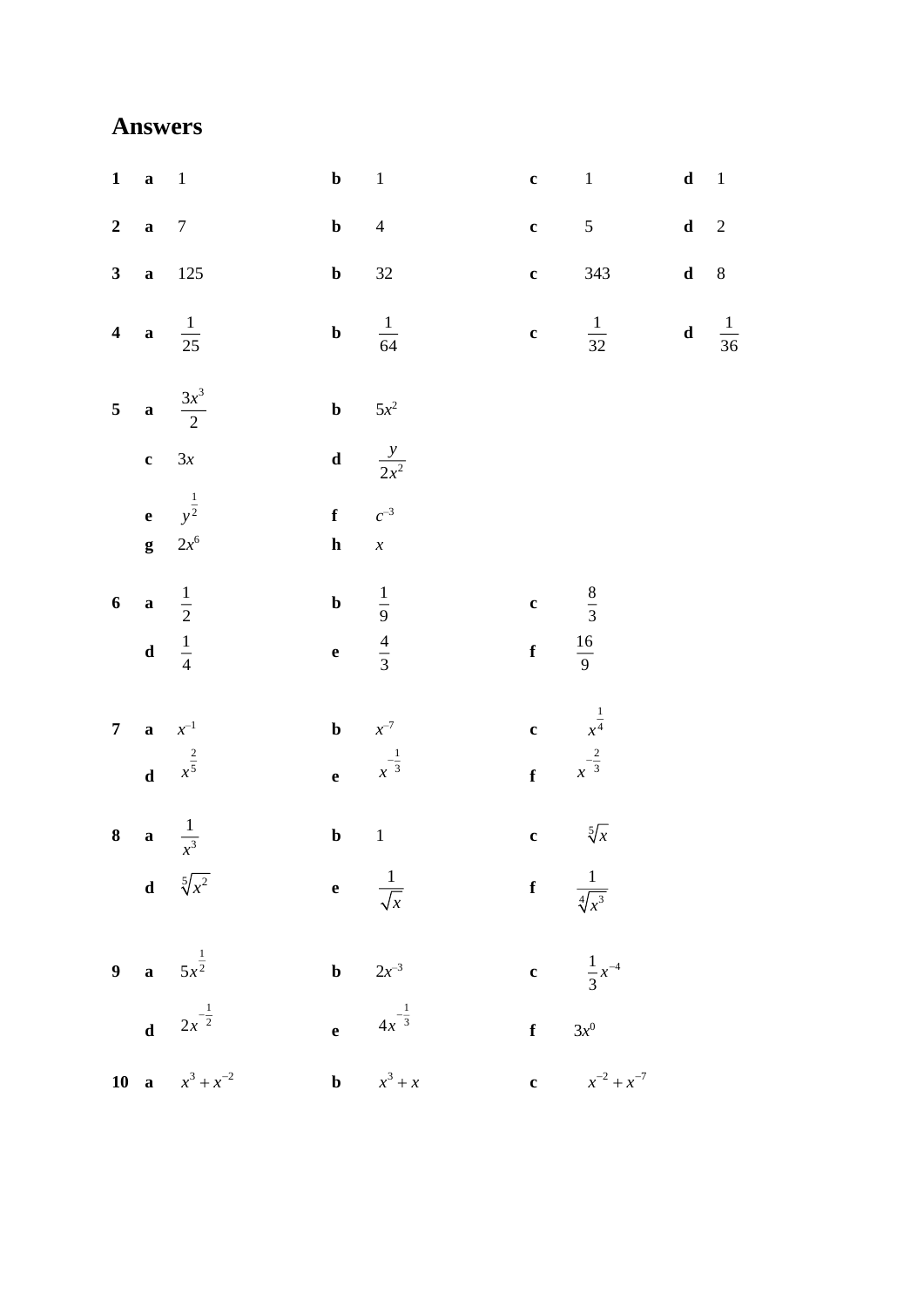# **Factorising expressions**

### **A LEVEL LINKS**

**Scheme of work:** 1b. Quadratic functions – factorising, solving, graphs and the discriminants

## **Key points**

- Factorising an expression is the opposite of expanding the brackets.
- A quadratic expression is in the form  $ax^2 + bx + c$ , where  $a \ne 0$ .
- To factorise a quadratic equation find two numbers whose sum is *b* and whose product is *ac*.
- An expression in the form  $x^2 y^2$  is called the difference of two squares. It factorises to  $(x - y)(x + y)$ .

## **Examples**

**Example 1** Factorise  $15x^2y^3 + 9x^4y$ 

| then divide each term by $3x^2y$ to find<br>the terms in the brackets |
|-----------------------------------------------------------------------|
|-----------------------------------------------------------------------|

**Example 2** Factorise  $4x^2 - 25y^2$ 

| $(2x)^2$ and $(5y)^2$ |
|-----------------------|
|-----------------------|

#### **Example 3** Factorise  $x^2 + 3x - 10$

| $b = 3$ , $ac = -10$                    | Work out the two factors of<br>$ac = -10$ which add to give $b = 3$<br>$(5 \text{ and } -2)$ |
|-----------------------------------------|----------------------------------------------------------------------------------------------|
| So $x^2 + 3x - 10 = x^2 + 5x - 2x - 10$ | 2 Rewrite the b term $(3x)$ using these<br>two factors                                       |
| $= x(x+5) - 2(x+5)$                     | Factorise the first two terms and the<br>last two terms                                      |
| $=(x+5)(x-2)$                           | $(x + 5)$ is a factor of both terms                                                          |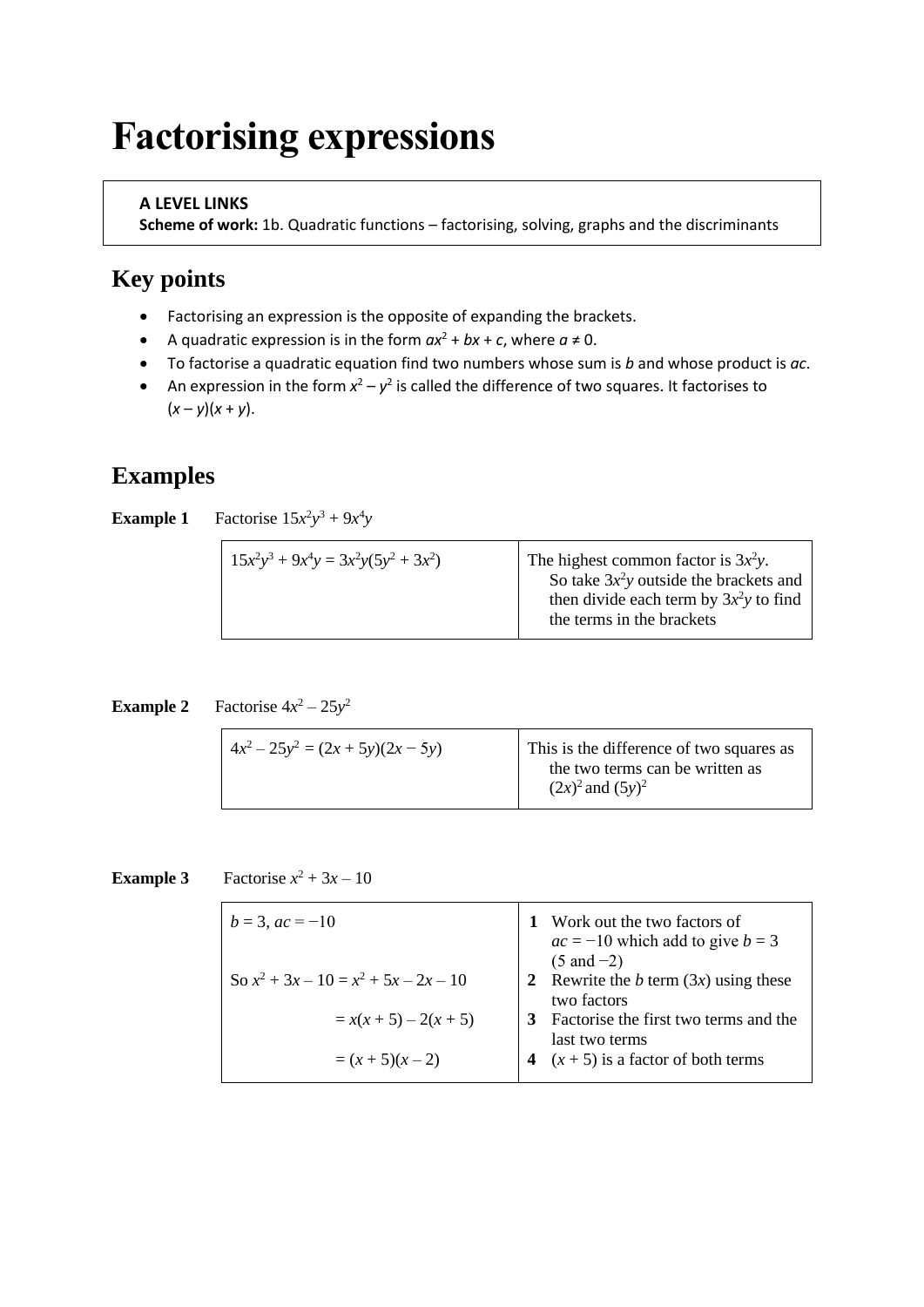**Example 4** Factorise  $6x^2 - 11x - 10$ 

| $b = -11$ , $ac = -60$                   | Work out the two factors of<br>$ac = -60$ which add to give $b = -11$ |
|------------------------------------------|-----------------------------------------------------------------------|
| <b>So</b>                                | $(-15$ and 4)                                                         |
| $6x^2 - 11x - 10 = 6x^2 - 15x + 4x - 10$ | 2 Rewrite the <i>b</i> term $(-11x)$ using                            |
|                                          | these two factors                                                     |
| $= 3x(2x-5) + 2(2x - 5)$                 | Factorise the first two terms and the                                 |
|                                          | last two terms                                                        |
| $=(2x-5)(3x+2)$                          | $(2x - 5)$ is a factor of both terms                                  |

**Example 5** Simplify

2  $4x - 21$  $2x^2 + 9x + 9$  $x - 4x$ *x x* − <sup>−</sup>  $+9x+$ 

2

| $x^2 - 4x - 21$<br>$\frac{1}{2x^2+9x+9}$                                              | Factorise the numerator and the<br>1<br>denominator                                                                      |
|---------------------------------------------------------------------------------------|--------------------------------------------------------------------------------------------------------------------------|
| For the numerator:<br>$b = -4$ , $ac = -21$<br>So                                     | Work out the two factors of<br>2<br>$ac = -21$ which add to give $b = -4$<br>$(-7$ and 3)                                |
| $x^2-4x-21 = x^2-7x+3x-21$                                                            | 3<br>Rewrite the b term $(-4x)$ using these<br>two factors                                                               |
| $= x(x-7) + 3(x - 7)$                                                                 | Factorise the first two terms and the<br>4<br>last two terms                                                             |
| $=(x-7)(x+3)$                                                                         | 5 $(x - 7)$ is a factor of both terms                                                                                    |
| For the denominator:<br>$b = 9, ac = 18$                                              | Work out the two factors of<br>6<br>$ac = 18$ which add to give $b = 9$<br>$(6 \text{ and } 3)$                          |
| So<br>$2x^2 + 9x + 9 = 2x^2 + 6x + 3x + 9$                                            | 7<br>Rewrite the b term $(9x)$ using these<br>two factors                                                                |
| $= 2x(x + 3) + 3(x + 3)$                                                              | Factorise the first two terms and the<br>8<br>last two terms                                                             |
| $=(x+3)(2x+3)$<br>So                                                                  | 9<br>$(x + 3)$ is a factor of both terms                                                                                 |
| $\frac{x^2-4x-21}{2x^2+9x+9} = \frac{(x-7)(x+3)}{(x+3)(2x+3)}$<br>$=\frac{x-7}{2x+3}$ | 10 $(x + 3)$ is a factor of both the<br>numerator and denominator so<br>cancels out as a value divided by<br>itself is 1 |
|                                                                                       |                                                                                                                          |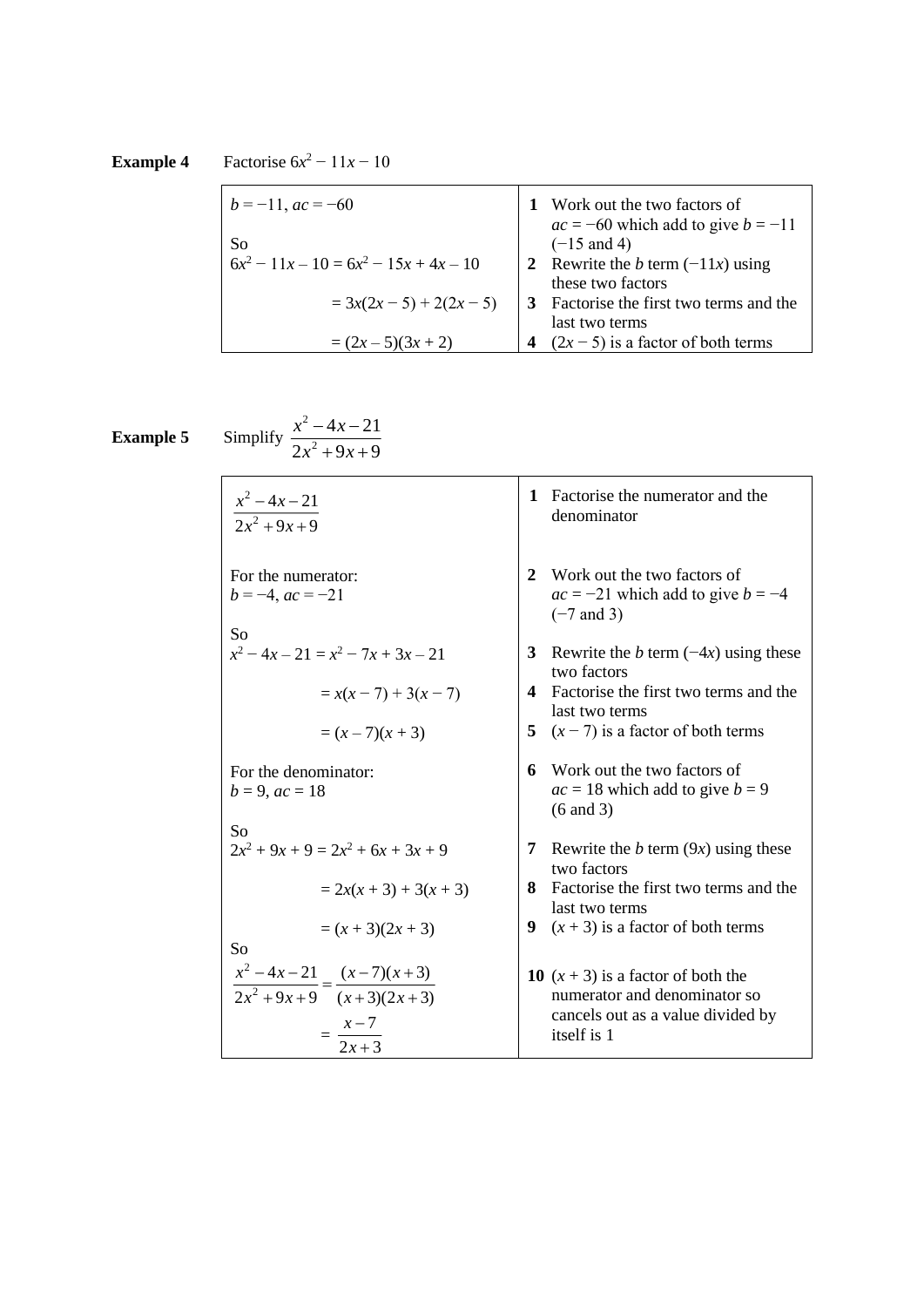| $1*$  | Factorise.                         |                                |
|-------|------------------------------------|--------------------------------|
|       | <b>a</b> $6x^4y^3 - 10x^3y^4$      | <b>b</b> $21a^3b^5 + 35a^5b^2$ |
|       | c $25x^2y^2 - 10x^3y^2 + 15x^2y^3$ |                                |
| $2*$  | Factorise                          |                                |
|       | $x^2 + 7x + 12$                    | <b>b</b> $x^2 + 5x - 14$       |
|       | c $x^2-11x+30$                     | <b>d</b> $x^2 - 5x - 24$       |
|       | e $x^2 - 7x - 18$                  | $f \t x^2 + x - 20$            |
|       | <b>g</b> $x^2-3x-40$               | <b>h</b> $x^2 + 3x - 28$       |
| $3^*$ | Factorise                          |                                |
|       | <b>a</b> $36x^2 - 49y^2$           | <b>b</b> $4x^2 - 81y^2$        |

### **Hint**

Take the highest common factor outside the bracket.

**4\*** Factorise

| a $2x^2 + x - 3$    | <b>b</b> $6x^2 + 17x + 5$ |
|---------------------|---------------------------|
| c $2x^2 + 7x + 3$   | <b>d</b> $9x^2 - 15x + 4$ |
| e $10x^2 + 21x + 9$ | f $12x^2-38x+20$          |

**5\*** Simplify the algebraic fractions.

**c**  $18a^2 - 200b^2c^2$ 

| a           | $2x^2 + 4x$<br>$x^2-x$     | b | $x^2+3x$<br>$x^2 + 2x - 3$        |
|-------------|----------------------------|---|-----------------------------------|
| $\mathbf c$ | $x^2 - 2x - 8$<br>$x^2-4x$ |   | $x^2 - 5x$<br>$\overline{x^2-25}$ |
| e           | $x^2 - x - 12$<br>$x^2-4x$ |   | $2x^2 + 14x$<br>$2x^2+4x-70$      |

**6\*** Simplify

**a** 
$$
\frac{9x^2 - 16}{3x^2 + 17x - 28}
$$
  
\n**b** 
$$
\frac{2x^2 - 7x - 15}{3x^2 - 17x + 10}
$$
  
\n**c** 
$$
\frac{4 - 25x^2}{10x^2 - 11x - 6}
$$
  
\n**d** 
$$
\frac{6x^2 - x - 1}{2x^2 + 7x - 4}
$$

# **Extend**

7\* Simplify 
$$
\sqrt{x^2 + 10x + 25}
$$
  
8\* Simplify  $\frac{(x+2)^2 + 3(x+2)^2}{x^2 - 4}$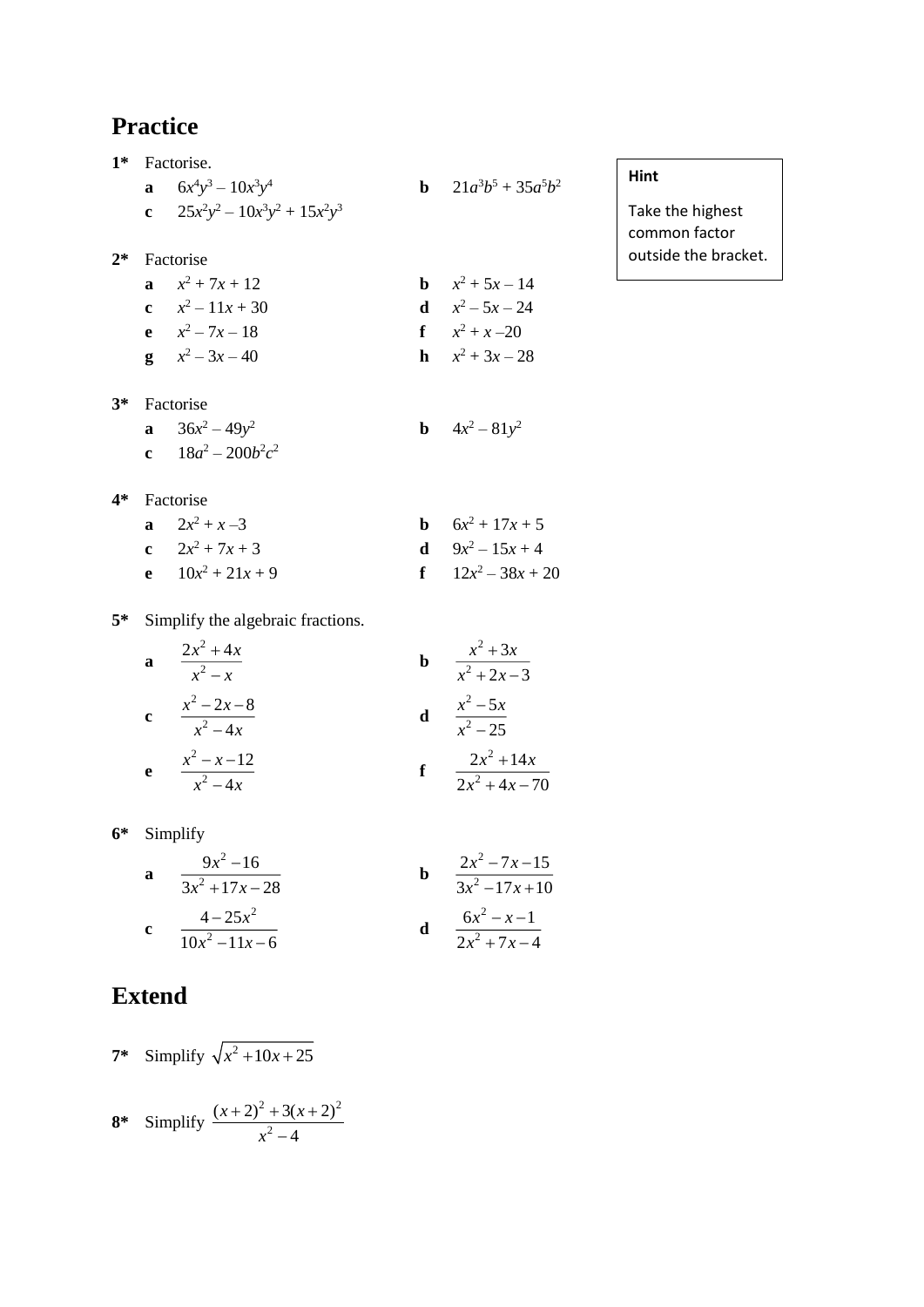| $\mathbf{1}$            |              | a $2x^3y^3(3x-5y)$    |             | <b>b</b> $7a^3b^2(3b^3 + 5a^2)$ |
|-------------------------|--------------|-----------------------|-------------|---------------------------------|
|                         |              | c $5x^2y^2(5-2x+3y)$  |             |                                 |
|                         |              |                       |             |                                 |
| $\overline{2}$          | $\mathbf{a}$ | $(x+3)(x+4)$          | b.          | $(x+7)(x-2)$                    |
|                         |              | c $(x-5)(x-6)$        |             | <b>d</b> $(x-8)(x+3)$           |
|                         |              | <b>e</b> $(x-9)(x+2)$ |             | f $(x+5)(x-4)$                  |
|                         |              | $g(x-8)(x+5)$         |             | <b>h</b> $(x+7)(x-4)$           |
|                         |              |                       |             |                                 |
| 3                       | a            | $(6x-7y)(6x+7y)$      |             | <b>b</b> $(2x-9y)(2x+9y)$       |
|                         | $\mathbf{c}$ | $2(3a-10bc)(3a+10bc)$ |             |                                 |
|                         |              |                       |             |                                 |
| $\overline{\mathbf{4}}$ | $\mathbf{a}$ | $(x-1)(2x+3)$         | b           | $(3x+1)(2x+5)$                  |
|                         |              | c $(2x+1)(x+3)$       |             | <b>d</b> $(3x-1)(3x-4)$         |
|                         | e            | $(5x+3)(2x+3)$        |             | f $2(3x-2)(2x-5)$               |
|                         |              |                       |             |                                 |
| 5                       | $\mathbf{a}$ | $\frac{2(x+2)}{x-1}$  | $\mathbf b$ | $\frac{x}{x-1}$                 |
|                         |              |                       |             |                                 |
|                         | $\mathbf c$  | $\frac{x+2}{x+2}$     | $\mathbf d$ |                                 |
|                         |              | $\chi$                |             | $\frac{x}{x+5}$                 |
|                         |              | $x+3$                 | f           |                                 |
|                         | $\mathbf{e}$ | $\mathcal{X}$         |             | $\frac{x}{x-5}$                 |
|                         |              |                       |             |                                 |
| 6                       |              | $\frac{3x+4}{x+2}$    | $\mathbf b$ |                                 |
|                         | $\mathbf{a}$ | $x+7$                 |             | $\frac{2x+3}{3x-2}$             |
|                         |              |                       |             | $3x + 1$                        |
|                         | $\mathbf c$  | $\frac{2-5x}{2x-3}$   | $\mathbf d$ | $x + 4$                         |
|                         |              |                       |             |                                 |

7  $(x+5)$ 

$$
8 \quad \frac{4(x+2)}{x-2}
$$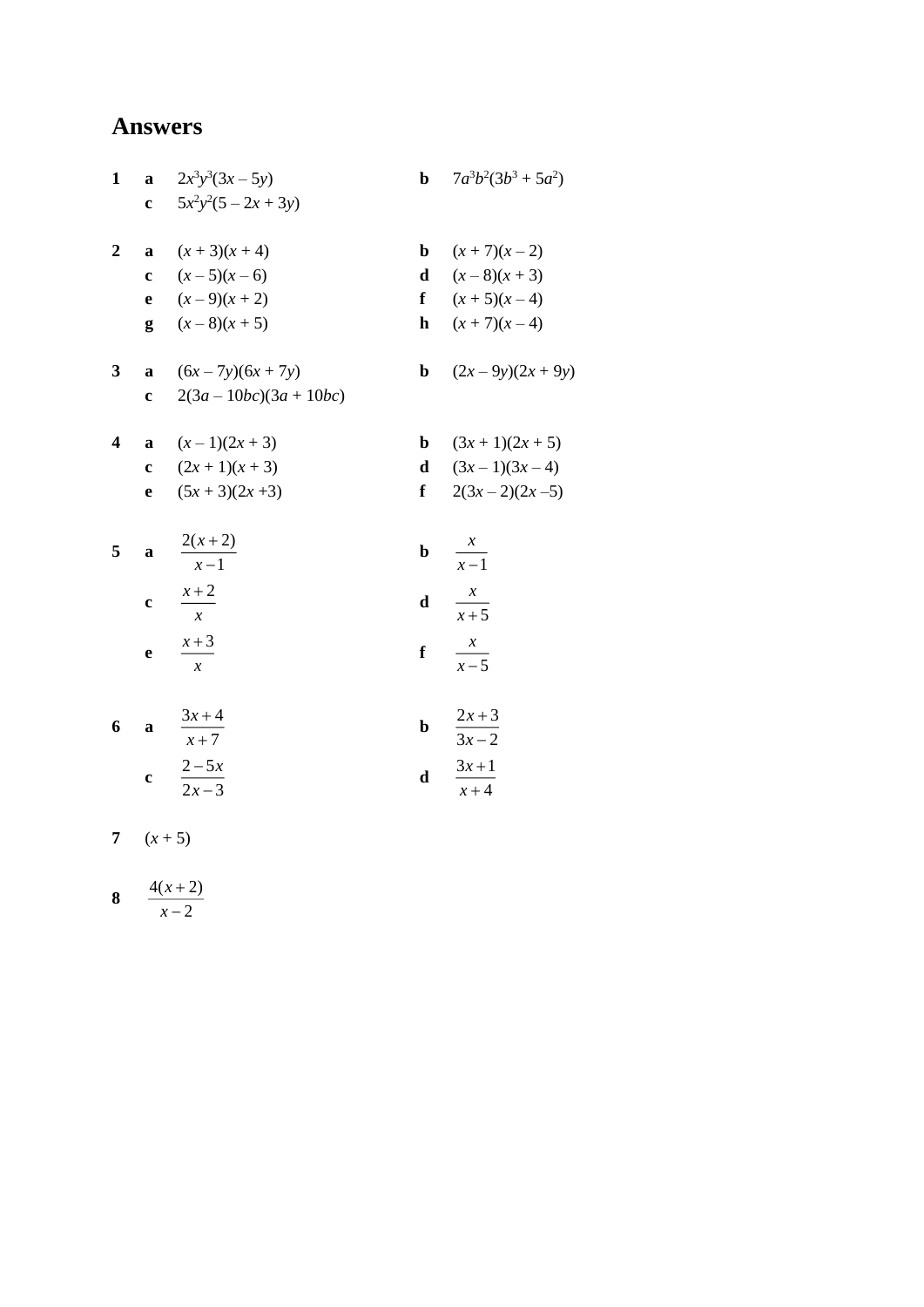# **Completing the square**

#### **A LEVEL LINKS**

**Scheme of work:** 1b. Quadratic functions – factorising, solving, graphs and the discriminants

## **Key points**

- Completing the square for a quadratic rearranges  $ax^2 + bx + c$  into the form  $p(x + q)^2 + r$
- If *a* ≠ 1, then factorise using *a* as a common factor.

### **Examples**

| $x^2 + 6x - 2$ | 1 Write $x^2 + bx + c$ in the form                              |
|----------------|-----------------------------------------------------------------|
| $=(x+3)^2-9-2$ | $\left(x+\frac{b}{2}\right)^2 - \left(\frac{b}{2}\right)^2 + c$ |
| $=(x+3)^2-11$  | 2 Simplify                                                      |

| <b>Example 1</b> |  |  | Complete the square for the quadratic expression $x^2 + 6x - 2$ |  |  |  |
|------------------|--|--|-----------------------------------------------------------------|--|--|--|
|------------------|--|--|-----------------------------------------------------------------|--|--|--|

| <b>Example 2</b> |  |  | Write $2x^2 - 5x + 1$ in the form $p(x + q)^2 + r$ |
|------------------|--|--|----------------------------------------------------|
|------------------|--|--|----------------------------------------------------|

| $2x^2 - 5x + 1$                                                                | Before completing the square write<br>$ax^2 + bx + c$ in the form<br>$a\left(x^2+\frac{b}{a}x\right)+c$ |
|--------------------------------------------------------------------------------|---------------------------------------------------------------------------------------------------------|
| $=2\left(x^2-\frac{5}{2}x\right)+1$                                            | Now complete the square by writing<br>$x^2 - \frac{5}{2}x$ in the form                                  |
| $=2\left[\left(x-\frac{5}{4}\right)^{2}-\left(\frac{5}{4}\right)^{2}\right]+1$ | $\left(x+\frac{b}{2}\right)^2-\left(\frac{b}{2}\right)^2$                                               |
| $=2\left(x-\frac{5}{4}\right)^2-\frac{25}{8}+1$                                | Expand the square brackets - don't<br>forget to multiply $\left(\frac{5}{4}\right)^2$ by the            |
| $=2\left(x-\frac{5}{4}\right)^2-\frac{17}{8}$                                  | factor of 2<br>Simplify<br>4                                                                            |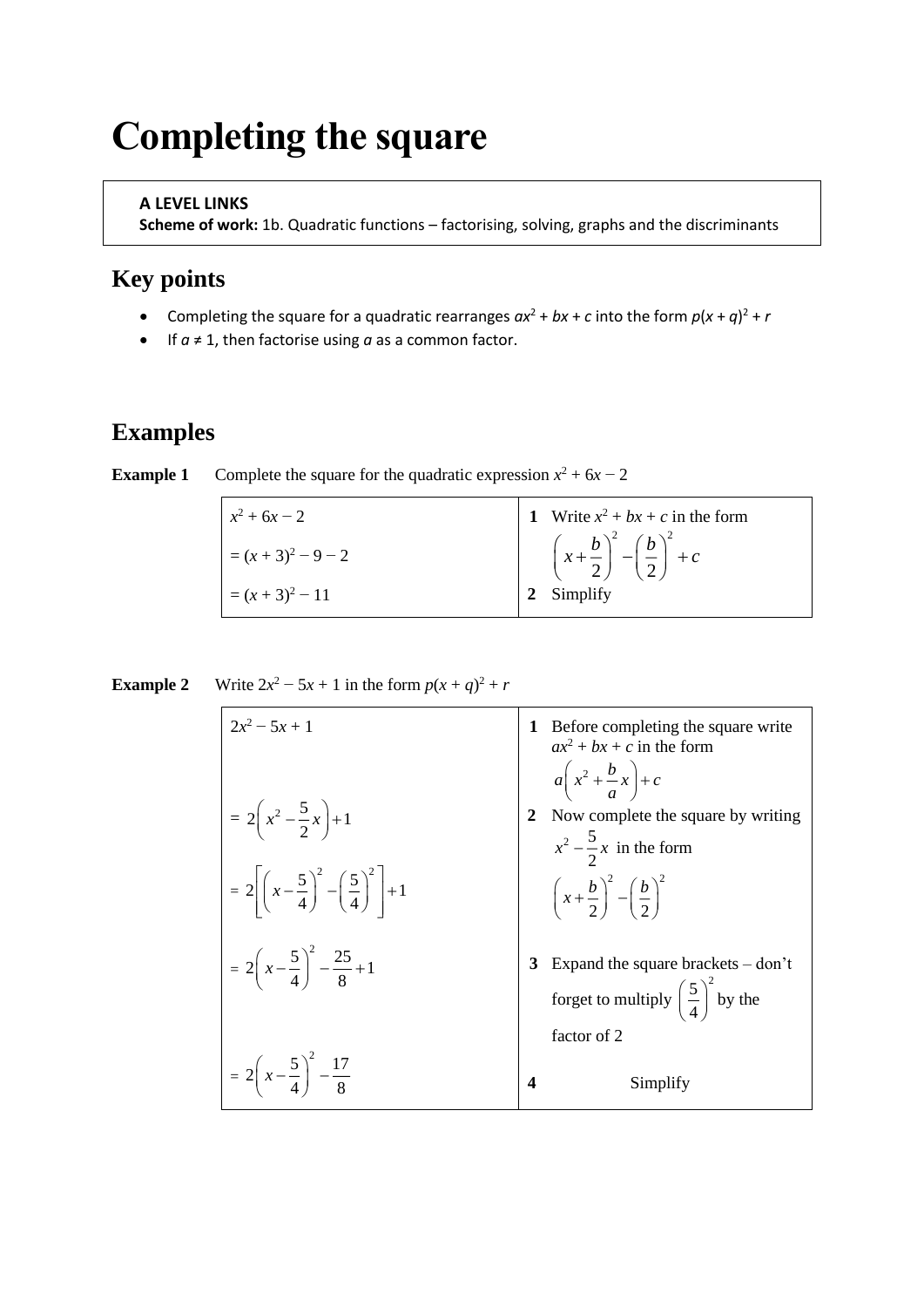**1**<sup>\*</sup> Write the following quadratic expressions in the form  $(x + p)^2 + q$ 

| a $x^2 + 4x + 3$    | <b>b</b> $x^2-10x-3$ |
|---------------------|----------------------|
| <b>c</b> $x^2 - 8x$ | <b>d</b> $x^2 + 6x$  |
| <b>e</b> $x^2-2x+7$ | f $x^2 + 3x - 2$     |

**2\*** Write the following quadratic expressions in the form  $p(x + q)^2 + r$ **a**  $2x^2 - 8x - 16$  **b** 4*x* **b**  $4x^2 - 8x - 16$ **c**  $3x^2 + 12x - 9$  **d** 2*x* **d**  $2x^2 + 6x - 8$ 

**3\*** Complete the square.

| a $2x^2 + 3x + 6$ | <b>b</b> $3x^2 - 2x$     |
|-------------------|--------------------------|
| c $5x^2 + 3x$     | <b>d</b> $3x^2 + 5x + 3$ |

# **Extend**

**4\*** Write  $(25x^2 + 30x + 12)$  in the form  $(ax + b)^2 + c$ .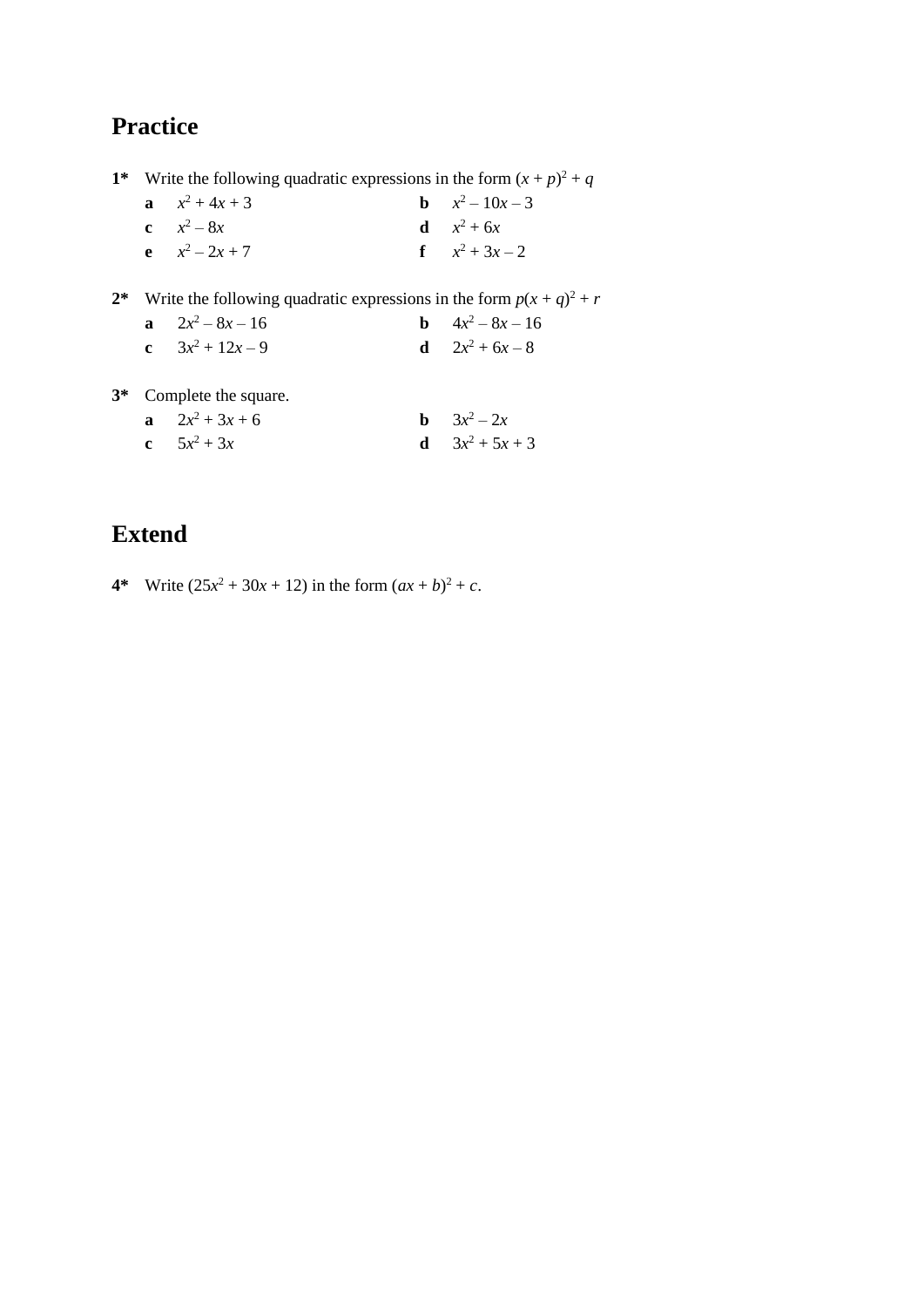| $\mathbf{1}$ | a $(x+2)^2-1$                                           | <b>b</b> $(x-5)^2-28$                                  |
|--------------|---------------------------------------------------------|--------------------------------------------------------|
|              | c $(x-4)^2-16$                                          | <b>d</b> $(x+3)^2-9$                                   |
|              | <b>e</b> $(x-1)^2+6$                                    | <b>f</b> $\left(x+\frac{3}{2}\right)^2-\frac{17}{4}$   |
|              | $a = 2(x-2)^2 - 24$                                     | <b>b</b> $4(x-1)^2-20$                                 |
|              | c $3(x+2)^2-21$                                         | <b>d</b> $2\left(x+\frac{3}{2}\right)^2-\frac{25}{2}$  |
|              | 3 <b>a</b> $2\left(x+\frac{3}{4}\right)^2+\frac{39}{8}$ | <b>b</b> $3\left(x-\frac{1}{3}\right)^2-\frac{1}{3}$   |
|              | c $5\left(x+\frac{3}{10}\right)^2 - \frac{9}{20}$       | <b>d</b> $3\left(x+\frac{5}{6}\right)^2+\frac{11}{12}$ |

$$
4 \quad (5x+3)^2+3
$$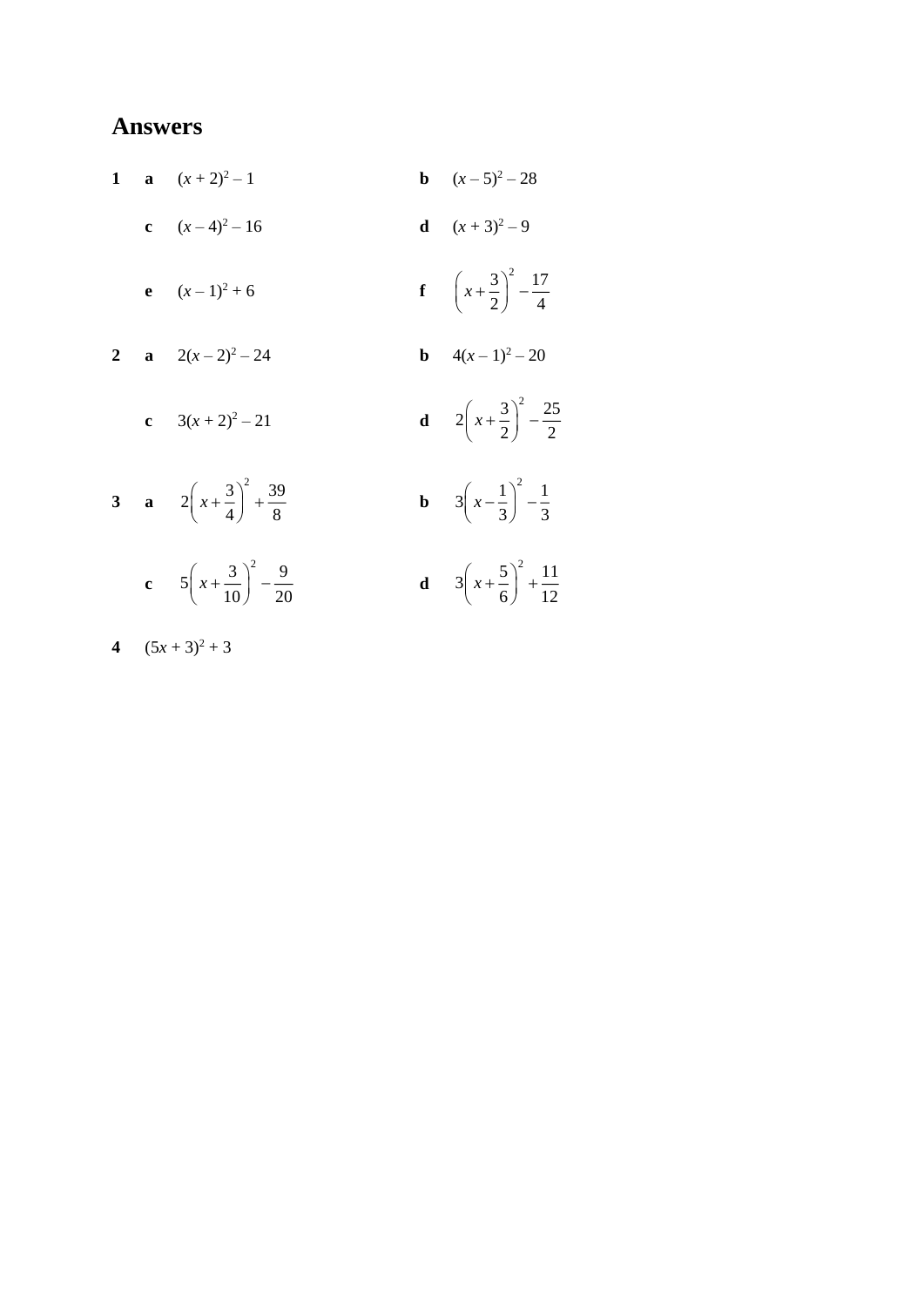# **Solving quadratic equations by factorisation**

#### **A LEVEL LINKS**

**Scheme of work:** 1b. Quadratic functions – factorising, solving, graphs and the discriminants

## **Key points**

- A quadratic equation is an equation in the form  $ax^2 + bx + c = 0$  where  $a \ne 0$ .
- To factorise a quadratic equation find two numbers whose sum is *b* and whose products is *ac*.
- When the product of two numbers is 0, then at least one of the numbers must be 0.
- If a quadratic can be solved it will have two solutions (these may be equal).

### **Examples**

**Example 1** Solve  $5x^2 = 15x$ 

| $5x^2 = 15x$<br>$5x^2 - 15x = 0$ | Rearrange the equation so that all of<br>1<br>the terms are on one side of the<br>equation and it is equal to zero.<br>Do not divide both sides by x as this<br>would lose the solution $x = 0$ . |
|----------------------------------|---------------------------------------------------------------------------------------------------------------------------------------------------------------------------------------------------|
| $5x(x-3) = 0$                    | 2 Factorise the quadratic equation.<br>$5x$ is a common factor.                                                                                                                                   |
| So $5x = 0$ or $(x - 3) = 0$     | 3 When two values multiply to make<br>zero, at least one of the values must<br>be zero.                                                                                                           |
| Therefore $x = 0$ or $x = 3$     | 4 Solve these two equations.                                                                                                                                                                      |

**Example 2** Solve  $x^2 + 7x + 12 = 0$ 

| $x^2 + 7x + 12 = 0$               | 1 Factorise the quadratic equation.                                                              |
|-----------------------------------|--------------------------------------------------------------------------------------------------|
| $b = 7$ , $ac = 12$               | Work out the two factors of $ac = 12$<br>which add to give you $b = 7$ .<br>$(4 \text{ and } 3)$ |
| $x^2 + 4x + 3x + 12 = 0$          | 2 Rewrite the <i>b</i> term $(7x)$ using these<br>two factors.                                   |
| $x(x+4) + 3(x+4) = 0$             | 3 Factorise the first two terms and the<br>last two terms.                                       |
| $(x+4)(x+3) = 0$                  | $(x + 4)$ is a factor of both terms.<br>4                                                        |
| So $(x + 4) = 0$ or $(x + 3) = 0$ | 5.<br>When two values multiply to make<br>zero, at least one of the values must                  |
|                                   | be zero.                                                                                         |
| Therefore $x = -4$ or $x = -3$    | Solve these two equations.<br>6                                                                  |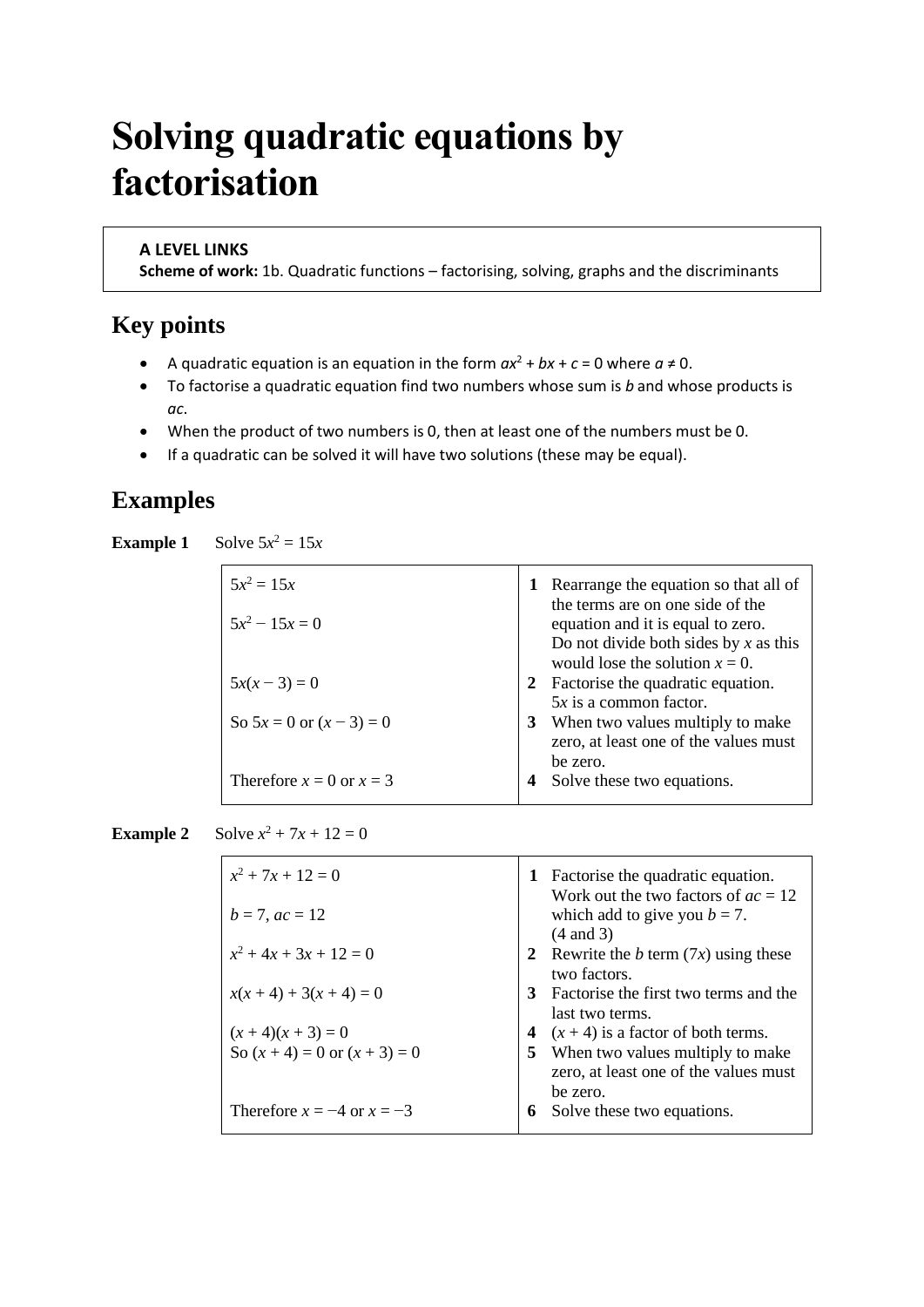#### **Example 3** Solve  $9x^2 - 16 = 0$

| $9x^2 - 16 = 0$<br>$(3x+4)(3x-4)=0$     | 1 Factorise the quadratic equation.<br>This is the difference of two squares<br>as the two terms are $(3x)^2$ and $(4)^2$ . |
|-----------------------------------------|-----------------------------------------------------------------------------------------------------------------------------|
| So $(3x+4) = 0$ or $(3x-4) = 0$         | 2 When two values multiply to make<br>zero, at least one of the values must                                                 |
| $x = -\frac{4}{3}$ or $x = \frac{1}{3}$ | be zero.<br>Solve these two equations.<br>3                                                                                 |

**Example 4** Solve  $2x^2 - 5x - 12 = 0$ 

| $b = -5$ , $ac = -24$                                   | 1 Factorise the quadratic equation.<br>Work out the two factors of $ac = -24$<br>which add to give you $b = -5$ .<br>$(-8$ and 3) |
|---------------------------------------------------------|-----------------------------------------------------------------------------------------------------------------------------------|
| So $2x^2 - 8x + 3x - 12 = 0$                            | 2 Rewrite the b term $(-5x)$ using these<br>two factors.                                                                          |
| $2x(x-4) + 3(x-4) = 0$                                  | 3 Factorise the first two terms and the<br>last two terms.                                                                        |
|                                                         | 4 $(x-4)$ is a factor of both terms.                                                                                              |
| $(x-4)(2x + 3) = 0$<br>So $(x-4) = 0$ or $(2x + 3) = 0$ | 5 When two values multiply to make<br>zero, at least one of the values must                                                       |
| $x = 4$ or $x = -\frac{3}{x}$                           | be zero.                                                                                                                          |
|                                                         | <b>6</b> Solve these two equations.                                                                                               |

## **Practice**

**1\*** Solve **a**  $6x^2 + 4x = 0$  **b** 28*x* **b**  $28x^2 - 21x = 0$ **c**  $x^2 + 7x + 10 = 0$  **d** *x* **d**  $x^2 - 5x + 6 = 0$ **e**  $x^2 - 3x - 4 = 0$  **f** *x*  $x^2 + 3x - 10 = 0$ **g**  $x^2 - 10x + 24 = 0$  **h** *x* **h**  $x^2 - 36 = 0$ **i**  $x^2 + 3x - 28 = 0$  **j** *x* j  $x^2 - 6x + 9 = 0$ **k**  $2x^2 - 7x - 4 = 0$  **l** 3*x* 1  $3x^2 - 13x - 10 = 0$ 

#### **2\*** Solve

- **a**  $x^2 3x = 10$  **b** *x* **c**  $x^2 + 5x = 24$  **d** *x* **e**  $x(x+2) = 2x + 25$ **g**  $x(3x+1) = x^2 + 15$
- **b**  $x^2 3 = 2x$ **d**  $x^2 - 42 = x$  $x^2 - 30 = 3x - 2$ **h**  $3x(x-1) = 2(x+1)$
- **Hint**
- Get all terms onto one side of the

equation.<br>The contract of the contract of the contract of the contract of the contract of the contract of the contract o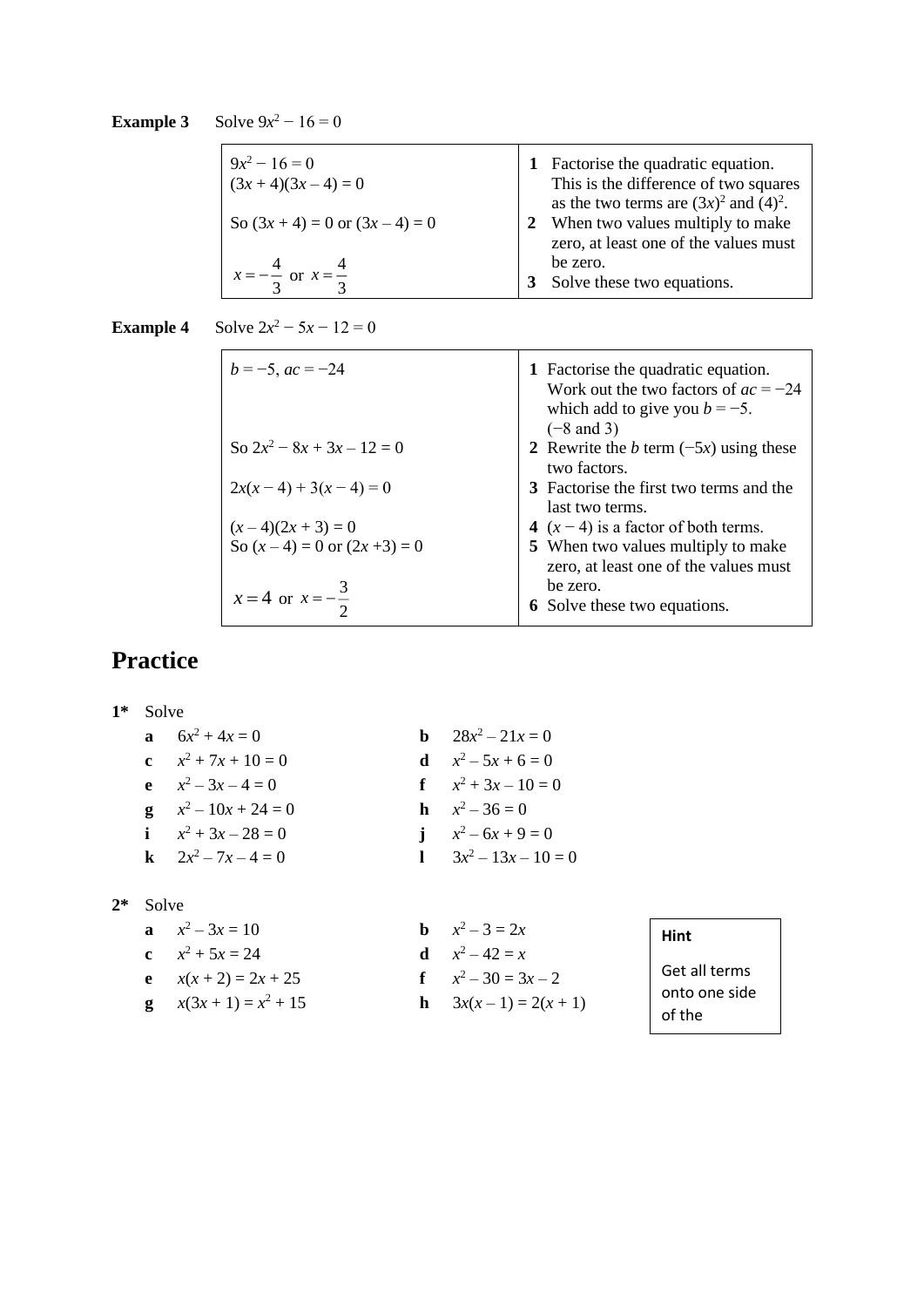# **Solving quadratic equations by completing the square**

#### **A LEVEL LINKS**

**Scheme of work:** 1b. Quadratic functions – factorising, solving, graphs and the discriminants

### **Key points**

• Completing the square lets you write a quadratic equation in the form  $p(x + q)^2 + r = 0$ *.* 

### **Examples**

**Example 5** Solve  $x^2 + 6x + 4 = 0$ . Give your solutions in surd form.

| 1 Write $x^2 + bx + c = 0$ in the form                              |
|---------------------------------------------------------------------|
| $\left(x+\frac{b}{2}\right)^2 - \left(\frac{b}{2}\right)^2 + c = 0$ |
| Simplify.                                                           |
| Rearrange the equation to work out                                  |
| x. First, add 5 to both sides.                                      |
| Square root both sides.                                             |
| Remember that the square root of a                                  |
| value gives two answers.                                            |
| Subtract 3 from both sides to solve                                 |
| the equation.                                                       |
| Write down both solutions.                                          |
|                                                                     |

**Example 6** Solve  $2x^2 - 7x + 4 = 0$ . Give your solutions in surd form.

| $2x^2 - 7x + 4 = 0$<br>$2\left(x^2-\frac{7}{2}x\right)+4=0$                 | Before completing the square write<br>$ax^2 + bx + c$ in the form<br>$a\left(x^2+\frac{b}{a}x\right)+c$                               |
|-----------------------------------------------------------------------------|---------------------------------------------------------------------------------------------------------------------------------------|
| $2\left[\left(x-\frac{7}{4}\right)^2-\left(\frac{7}{4}\right)^2\right]+4=0$ | Now complete the square by writing<br>$x^2 - \frac{7}{2}x$ in the form<br>$\left(x+\frac{b}{2a}\right)^2-\left(\frac{b}{2a}\right)^2$ |
| $2\left(x-\frac{7}{4}\right)^2-\frac{49}{8}+4=0$                            | Expand the square brackets.                                                                                                           |
| $2\left(x-\frac{7}{4}\right)^2-\frac{17}{8}=0$                              | Simplify.<br>(continued on next page)                                                                                                 |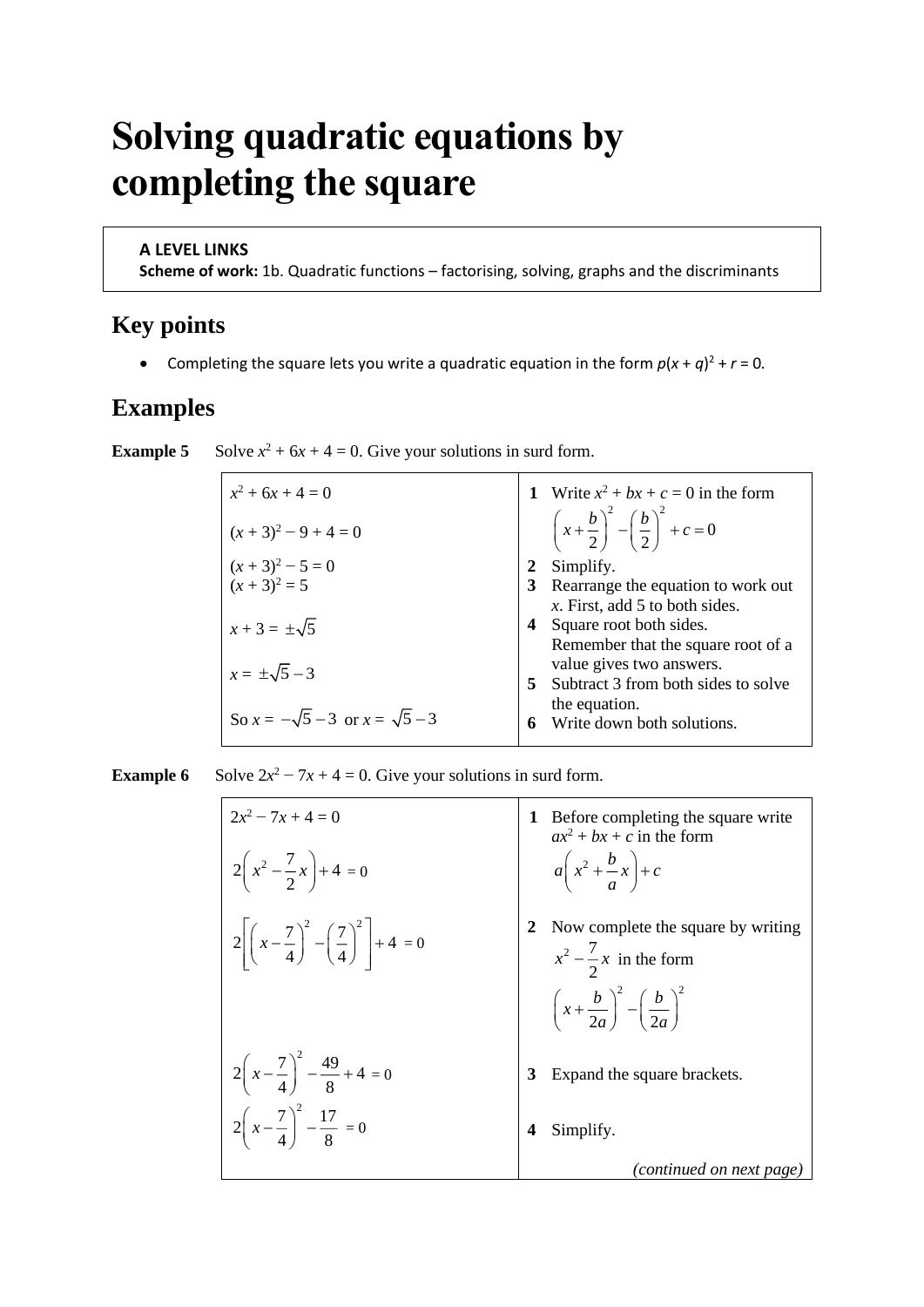| $2\left(x-\frac{7}{4}\right)^2 = \frac{17}{8}$                                        | <b>5</b> Rearrange the equation to work out<br>x. First, add $\frac{17}{8}$ to both sides. |
|---------------------------------------------------------------------------------------|--------------------------------------------------------------------------------------------|
| $\left(x-\frac{7}{4}\right)^2 = \frac{17}{16}$                                        | Divide both sides by 2.                                                                    |
| $x - \frac{7}{4} = \pm \frac{\sqrt{17}}{4}$                                           | Square root both sides. Remember<br>that the square root of a value gives<br>two answers.  |
| $x = \pm \frac{\sqrt{17}}{4} + \frac{7}{4}$                                           | 8 Add $\frac{7}{4}$ to both sides.                                                         |
| So $x = \frac{7}{4} - \frac{\sqrt{17}}{4}$ or $x = \frac{7}{4} + \frac{\sqrt{17}}{4}$ | Write down both the solutions.<br>9                                                        |

|  | 3* Solve by completing the square. |                         |
|--|------------------------------------|-------------------------|
|  | $x^2-4x-3=0$                       | <b>b</b> $x^2-10x+4=0$  |
|  | c $x^2 + 8x - 5 = 0$               | <b>d</b> $x^2-2x-6=0$   |
|  | <b>e</b> $2x^2 + 8x - 5 = 0$       | $f = 5x^2 + 3x - 4 = 0$ |

### **4\*** Solve by completing the square.

**a** 
$$
(x-4)(x+2) = 5
$$

**b** 
$$
2x^2 + 6x - 7 = 0
$$

$$
c \t x^2 - 5x + 3 = 0
$$

| Hint          |
|---------------|
| Get all terms |

equation.

Get all terms onto one side of the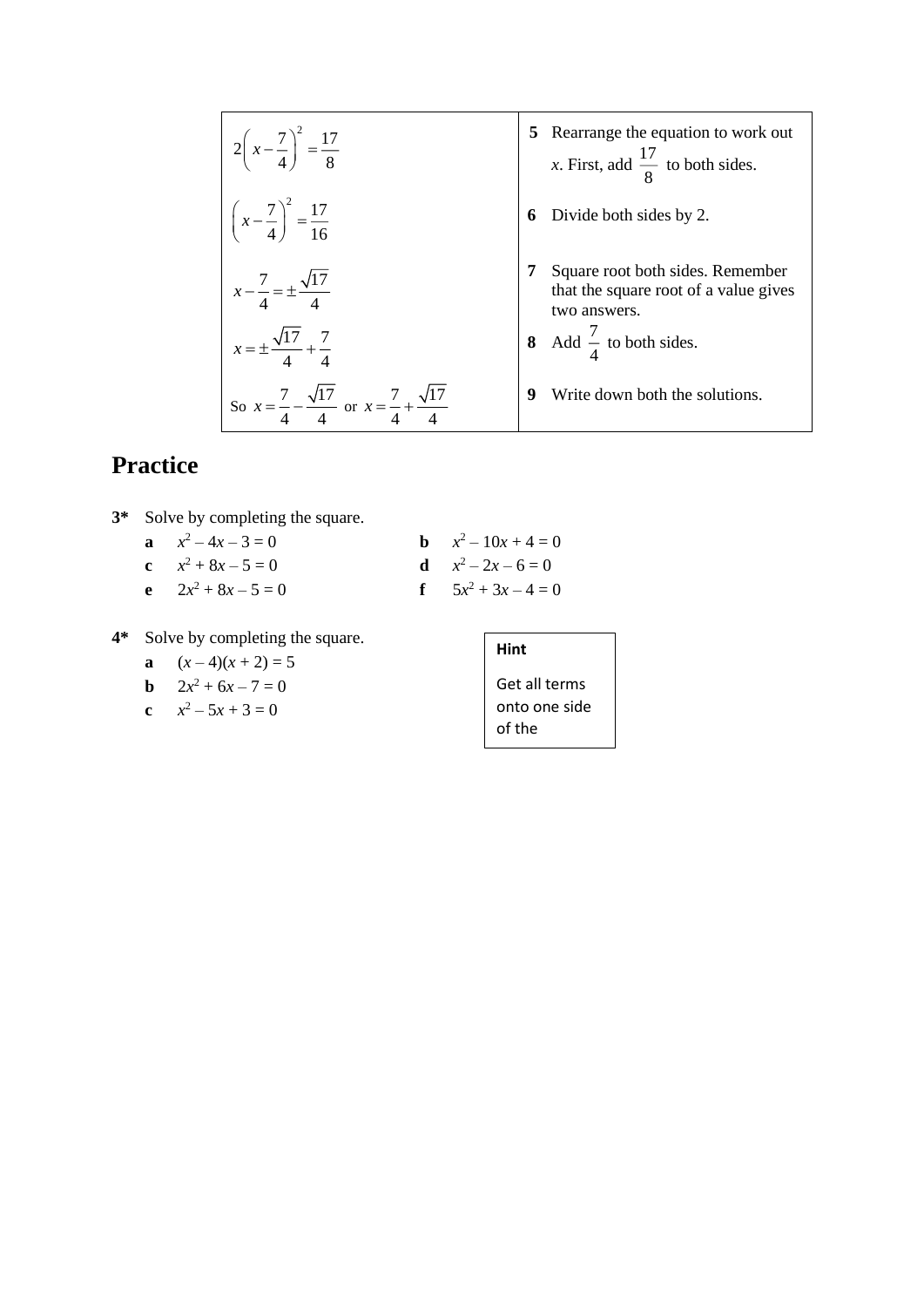# **Solving quadratic equations by using the formula**

#### **A LEVEL LINKS**

**Scheme of work:** 1b. Quadratic functions – factorising, solving, graphs and the discriminants

### **Key points**

• Any quadratic equation of the form  $ax^2 + bx + c = 0$  can be solved using the formula  $\Gamma$ <sub>2</sub>

$$
x = \frac{-b \pm \sqrt{b^2 - 4ac}}{2a}
$$

- $\bullet$  If  $b^2 4ac$  is negative then the quadratic equation does not have any real solutions.
- It is useful to write down the formula before substituting the values for *a*, *b* and *c*.

## **Examples**

**Example 7** Solve  $x^2 + 6x + 4 = 0$ . Give your solutions in surd form.

| $a = 1, b = 6, c = 4$                          | 1 Identify a, b and c and write down the formula.                                                       |
|------------------------------------------------|---------------------------------------------------------------------------------------------------------|
| $x = \frac{-b \pm \sqrt{b^2 - 4ac}}{2a}$       | 1 Identify a, b and c and write down the formula.                                                       |
| $x = \frac{-6 \pm \sqrt{6^2 - 4(1)(4)}}{2(1)}$ | 2 Substitute a = 1, b = 6, c = 4 into the formula.                                                      |
| $x = \frac{-6 \pm \sqrt{20}}{2}$               | 3 Simplify. The denominator is 2, but this is only because a = 1. The denominator will not always be 2. |
| $x = \frac{-6 \pm 2\sqrt{5}}{2}$               | 4 Simplify $\sqrt{20}$ .                                                                                |
| $x = -3 \pm \sqrt{5}$                          | 5 Simplify by dividing numerator and denominator by 2.                                                  |
| $So x = -3 - \sqrt{5}$ or $x = \sqrt{5} - 3$   | 6 Write down both the solutions.                                                                        |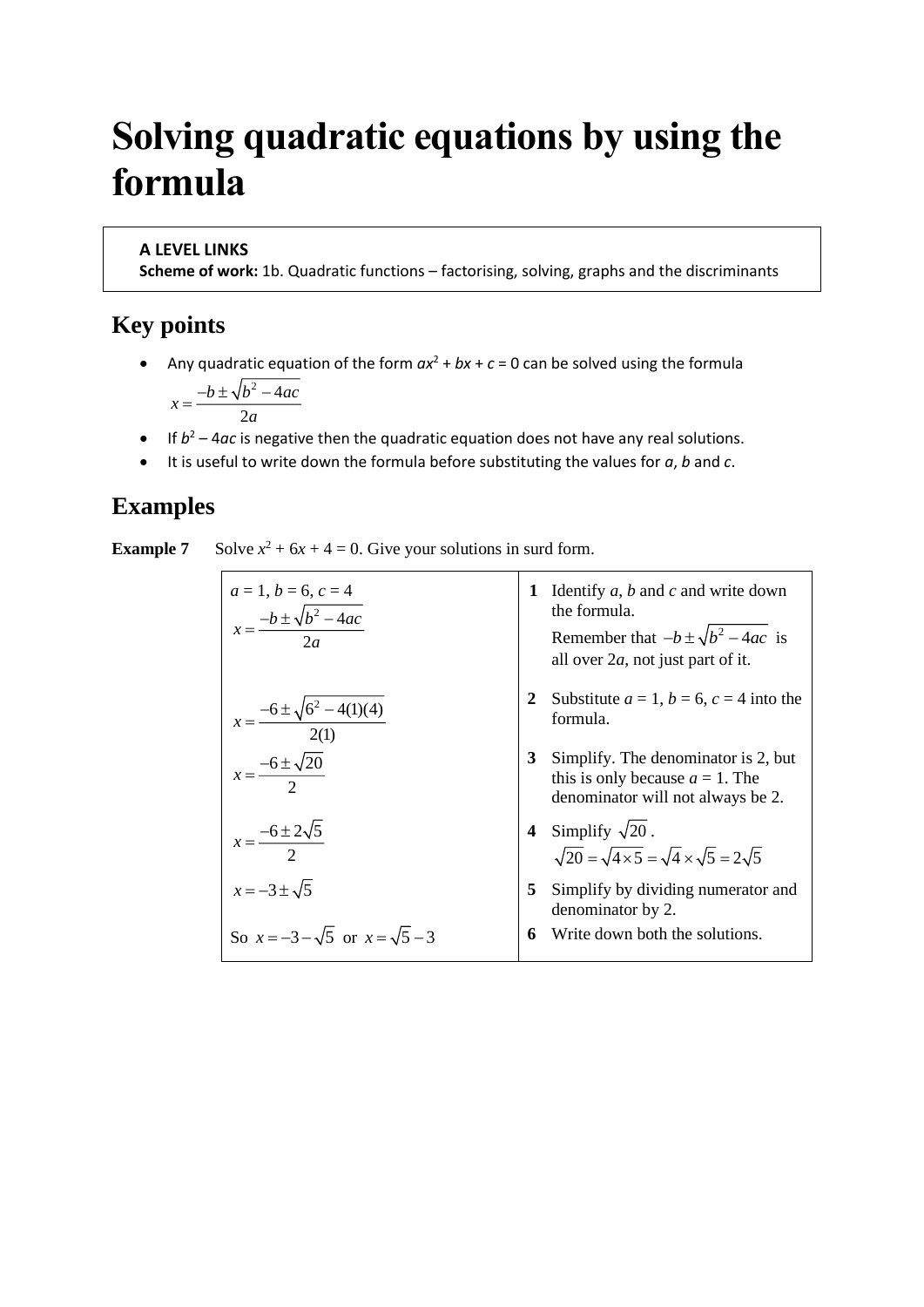| $a = 3, b = -7, c = -2$<br>$x = \frac{-b \pm \sqrt{b^2 - 4ac}}{2a}$                                  | Identify $a, b$ and $c$ , making sure you<br>1<br>get the signs right and write down<br>the formula.<br>Remember that $-b \pm \sqrt{b^2 - 4ac}$ is<br>all over $2a$ , not just part of it. |
|------------------------------------------------------------------------------------------------------|--------------------------------------------------------------------------------------------------------------------------------------------------------------------------------------------|
| $x = \frac{-(-7) \pm \sqrt{(-7)^2 - 4(3)(-2)}}{2(3)}$                                                | Substitute $a = 3$ , $b = -7$ , $c = -2$ into<br>2<br>the formula.                                                                                                                         |
| $x = \frac{7 \pm \sqrt{73}}{6}$<br>So $x = \frac{7 - \sqrt{73}}{9}$ or $x = \frac{7 + \sqrt{73}}{9}$ | Simplify. The denominator is 6<br>3<br>when $a = 3$ . A common mistake is<br>to always write a denominator of 2.<br>Write down both the solutions.<br>4                                    |

#### **Example 8** Solve  $3x^2 - 7x - 2 = 0$ . Give your solutions in surd form.

## **Practice**

- **5\*** Solve, giving your solutions in surd form. **a**  $3x^2 + 6x + 2 = 0$  **b** 2*x* **b**  $2x^2 - 4x - 7 = 0$
- **6\*** Solve the equation  $x^2 7x + 2 = 0$ Give your solutions in the form  $\frac{a \pm \sqrt{b}}{b}$ *c*  $\frac{\pm \sqrt{b}}{b}$ , where *a*, *b* and *c* are integers.
- **7\*** Solve  $10x^2 + 3x + 3 = 5$ Give your solution in surd form.

| <b>Hint</b>            |
|------------------------|
| Get all terms onto one |
| side of the equation.  |

## **Extend**

- **8\*** Choose an appropriate method to solve each quadratic equation, giving your answer in surd form when necessary.
	- **a**  $4x(x-1) = 3x-2$
	- **b**  $10 = (x + 1)^2$
	- **c**  $x(3x-1) = 10$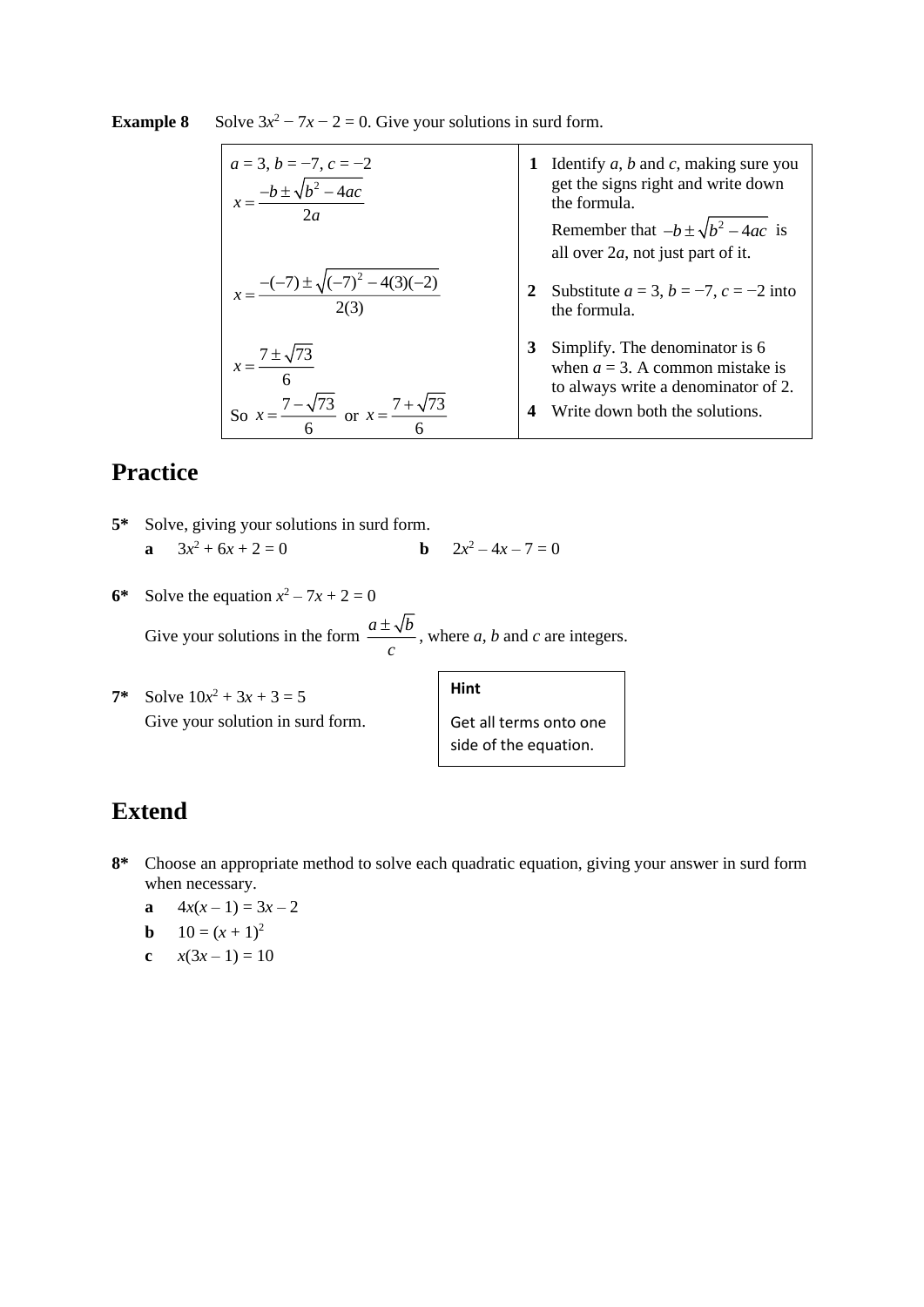1 **a** 
$$
x = 0
$$
 or  $x = -\frac{2}{3}$   
\n**b**  $x = 0$  or  $x = \frac{3}{4}$   
\n**c**  $x = -5$  or  $x = -2$   
\n**e**  $x = -1$  or  $x = 4$   
\n**f**  $x = -5$  or  $x = 2$   
\n**g**  $x = 4$  or  $x = 6$   
\n**i**  $x = -7$  or  $x = 4$   
\n**k**  $x = -\frac{1}{2}$  or  $x = 4$   
\n**l**  $x = -\frac{2}{3}$  or  $x = 5$ 

2 **a** 
$$
x = -2
$$
 or  $x = 5$   
\n**c**  $x = -8$  or  $x = 3$   
\n**e**  $x = -5$  or  $x = 5$   
\n**f**  $x = -4$  or  $x = 7$   
\n**g**  $x = -3$  or  $x = 2\frac{1}{2}$   
\n**h**  $x = -\frac{1}{3}$  or  $x = 2$ 

3 **a** 
$$
x = 2 + \sqrt{7}
$$
 or  $x = 2 - \sqrt{7}$   
\n**b**  $x = 5 + \sqrt{21}$  or  $x = 5 - \sqrt{21}$   
\n**c**  $x = -4 + \sqrt{21}$  or  $x = -4 - \sqrt{21}$   
\n**d**  $x = 1 + \sqrt{7}$  or  $x = 1 - \sqrt{7}$   
\n**e**  $x = -2 + \sqrt{6.5}$  or  $x = -2 - \sqrt{6.5}$   
\n**f**  $x = \frac{-3 + \sqrt{89}}{10}$  or  $x = \frac{-3 - \sqrt{89}}{10}$ 

4 **a** 
$$
x = 1 + \sqrt{14}
$$
 or  $x = 1 - \sqrt{14}$   
**c**  $x = \frac{5 + \sqrt{13}}{2}$  or  $x = \frac{5 - \sqrt{13}}{2}$ 

**b** 
$$
x = \frac{-3 + \sqrt{23}}{2}
$$
 or  $x = \frac{-3 - \sqrt{23}}{2}$   
**b**  $x = 1 + \frac{3\sqrt{2}}{2}$  or  $x = 1 - \frac{3\sqrt{2}}{2}$ 

6 
$$
x = \frac{7 + \sqrt{41}}{2}
$$
 or  $x = \frac{7 - \sqrt{41}}{2}$ 

5 **a**  $x=-1+\frac{\sqrt{3}}{3}$  or  $x=-1-\frac{\sqrt{3}}{3}$ 

7 
$$
x = \frac{-3 + \sqrt{89}}{20}
$$
 or  $x = \frac{-3 - \sqrt{89}}{20}$ 

8 **a** 
$$
x = \frac{7 + \sqrt{17}}{8}
$$
 or  $x = \frac{7 - \sqrt{17}}{8}$   
\n**b**  $x = -1 + \sqrt{10}$  or  $x = -1 - \sqrt{10}$   
\n**c**  $x = -1\frac{2}{3}$  or  $x = 2$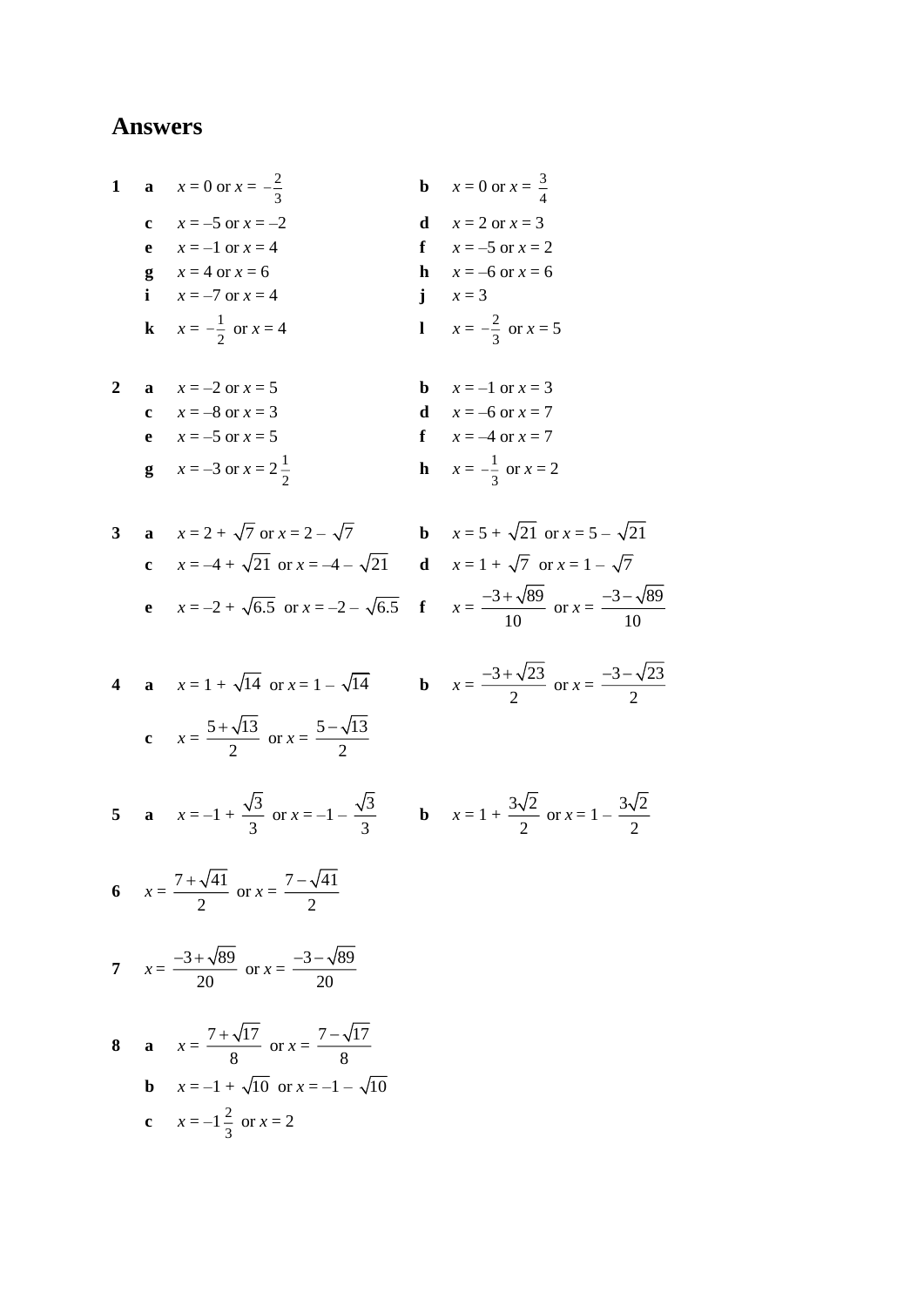# **Solving linear simultaneous equations using the elimination method**

#### **A LEVEL LINKS**

**Scheme of work:** 1c. Equations – quadratic/linear simultaneous

### **Key points**

- Two equations are simultaneous when they are both true at the same time.
- Solving simultaneous linear equations in two unknowns involves finding the value of each unknown which works for both equations.
- Make sure that the coefficient of one of the unknowns is the same in both equations.
- Eliminate this equal unknown by either subtracting or adding the two equations.

### **Examples**

**Example 1** Solve the simultaneous equations  $3x + y = 5$  and  $x + y = 1$ 

| $3x + y = 5$                            | Subtract the second equation from         |
|-----------------------------------------|-------------------------------------------|
| $x + y = 1$                             | 1                                         |
| $2x = 4$                                | the first equation to eliminate the y     |
| So $x = 2$                              | term.                                     |
| Using $x + y = 1$                       | 2 To find the value of y, substitute      |
| $2 + y = 1$                             | $x = 2$ into one of the original          |
| So $y = -1$                             | equations.                                |
| Check:                                  | Substitute the values of $x$ and $y$ into |
| equation 1: $3 \times 2 + (-1) = 5$ YES | 3                                         |
| equation 2: $2 + (-1) = 1$              | both equations to check your              |
| YES                                     | answers.                                  |

**Example 2** Solve  $x + 2y = 13$  and  $5x - 2y = 5$  simultaneously.

| $x + 2y = 13$<br>$+ 5x - 2y = 5$<br>$6x = 18$<br>So $x = 3$ | Add the two equations together to<br>eliminate the y term. |
|-------------------------------------------------------------|------------------------------------------------------------|
| Using $x + 2y = 13$                                         | 2 To find the value of y, substitute                       |
| $3 + 2y = 13$                                               | $x = 3$ into one of the original                           |
| So $y = 5$                                                  | equations.                                                 |
| Check:                                                      | Substitute the values of x and y into                      |
| equation 1: $3 + 2 \times 5 = 13$                           | 3                                                          |
| <b>YES</b>                                                  | both equations to check your                               |
| equation 2: $5 \times 3 - 2 \times 5 = 5$ YES               | answers.                                                   |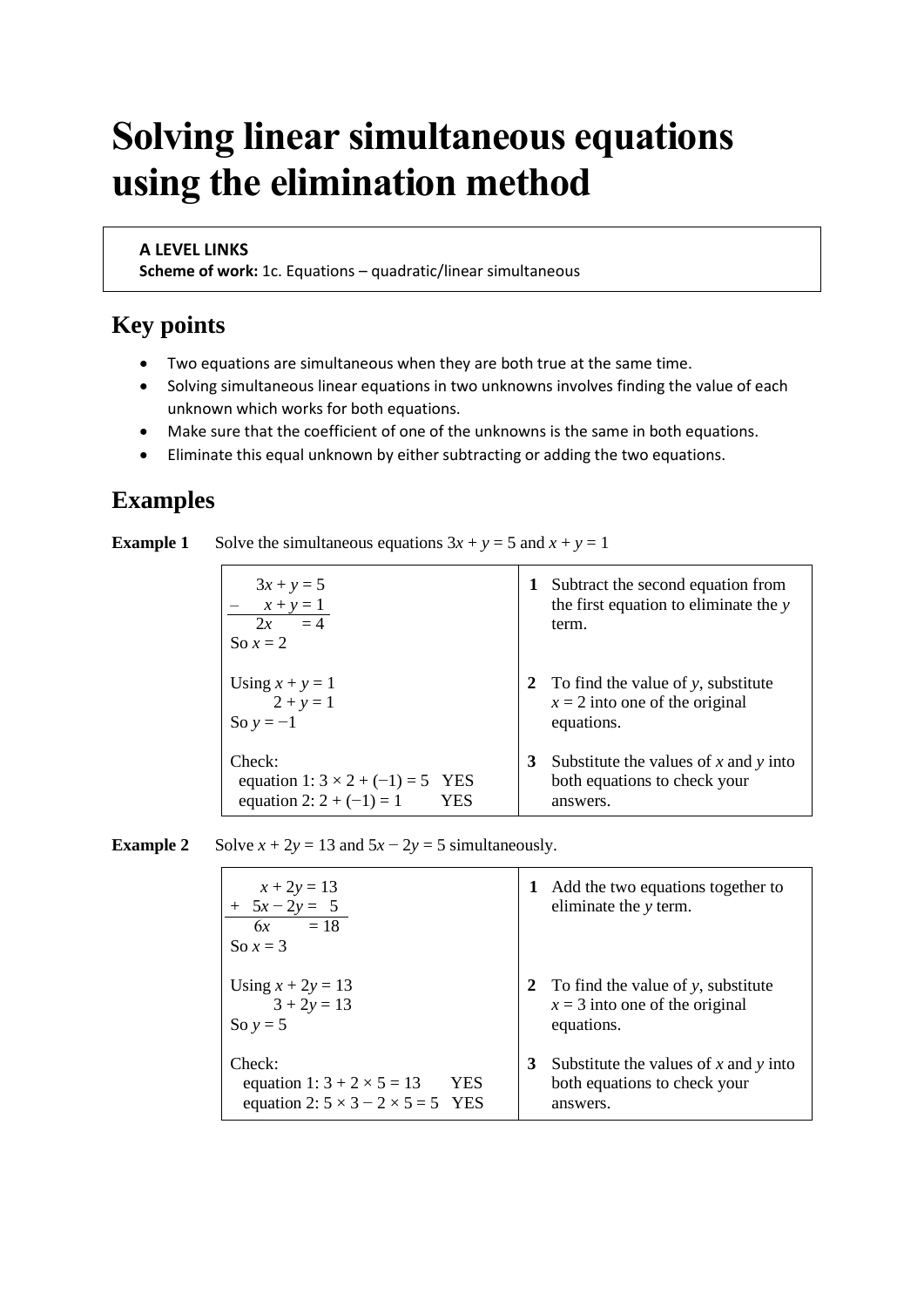| $(2x+3y=2)\times 4 \rightarrow$                                                                                 | Multiply the first equation by 4 and                                                   |
|-----------------------------------------------------------------------------------------------------------------|----------------------------------------------------------------------------------------|
| $8x + 12y = 8$                                                                                                  | 1                                                                                      |
| $(5x+4y=12)\times 3 \rightarrow$                                                                                | the second equation by 3 to make                                                       |
| $15x + 12y = 36$                                                                                                | the coefficient of y the same for                                                      |
| $= 28$                                                                                                          | both equations. Then subtract the                                                      |
| 7x                                                                                                              | first equation from the second                                                         |
| So $x=4$                                                                                                        | equation to eliminate the y term.                                                      |
| Using $2x + 3y = 2$                                                                                             | 2 To find the value of y, substitute                                                   |
| $2 \times 4 + 3y = 2$                                                                                           | $x = 4$ into one of the original                                                       |
| So $y = -2$                                                                                                     | equations.                                                                             |
| Check:<br>equation 1: $2 \times 4 + 3 \times (-2) = 2$ YES<br>equation 2: $5 \times 4 + 4 \times (-2) = 12$ YES | 3<br>Substitute the values of x and y into<br>both equations to check your<br>answers. |

### **Example 3** Solve  $2x + 3y = 2$  and  $5x + 4y = 12$  simultaneously.

# **Practice**

Solve these simultaneous equations.

| 1              | $4x + y = 8$                  | 2 | $3x + y = 7$                    |
|----------------|-------------------------------|---|---------------------------------|
|                | $x + y = 5$                   |   | $3x + 2y = 5$                   |
| 3 <sup>1</sup> | $4x + y = 3$<br>$3x - y = 11$ |   | 4 $3x + 4y = 7$<br>$x - 4y = 5$ |
|                |                               |   |                                 |
|                | 5 $2x + y = 11$               |   | 6 $2x + 3y = 11$                |
|                | $x - 3y = 9$                  |   | $3x + 2y = 4$                   |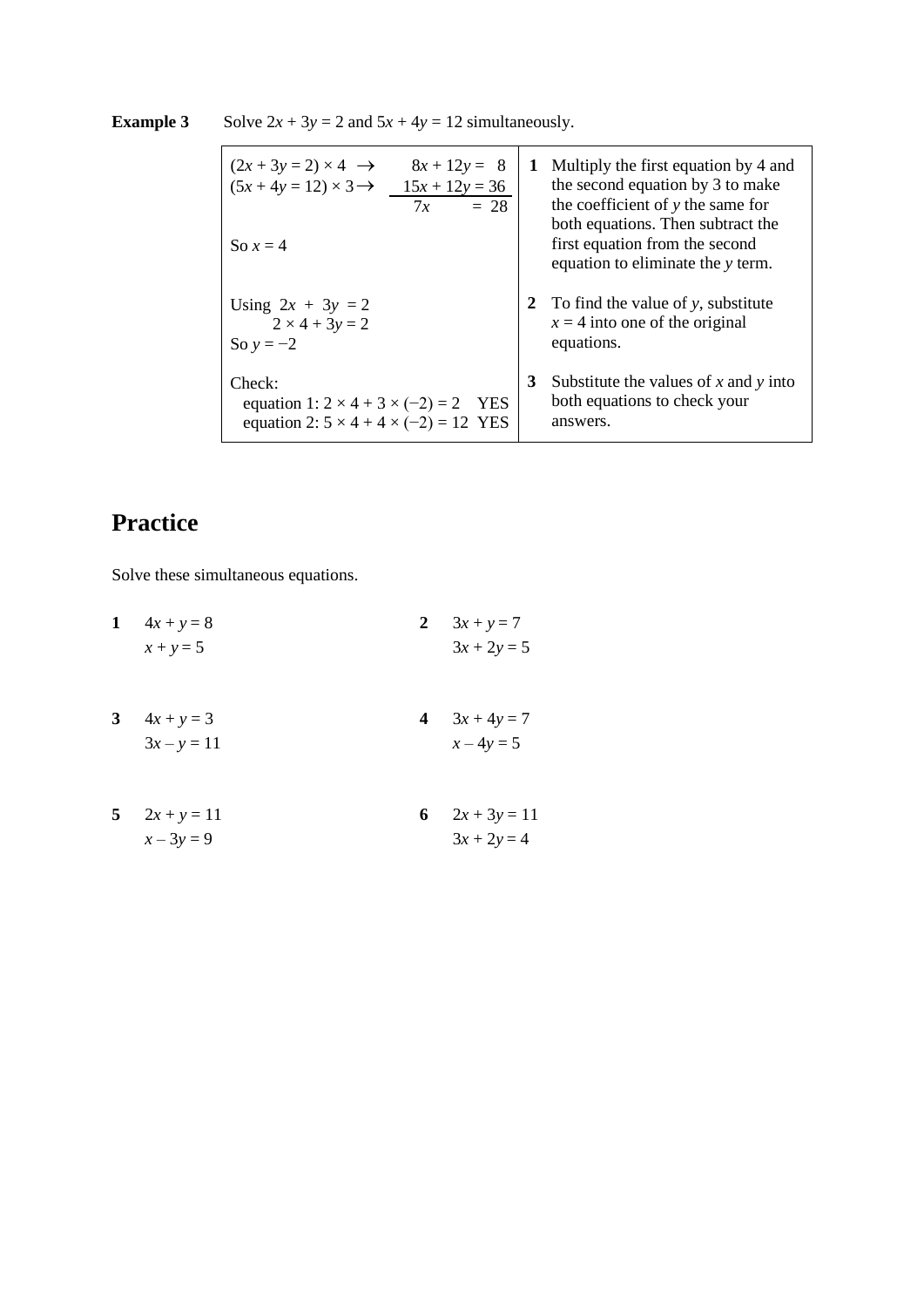# **Solving linear simultaneous equations using the substitution method**

**A LEVEL LINKS: Scheme of work:** 1c. Equations – quadratic/linear simultaneous

## **Key points**

• The subsitution method is the method most commonly used for A level. This is because it is the method used to solve linear and quadratic simultaneous equations.

### **Examples**

**Example 4** Solve the simultaneous equations  $y = 2x + 1$  and  $5x + 3y = 14$ 

| $5x + 3(2x + 1) = 14$                                                                        |     | 1 | Substitute $2x + 1$ for y into the<br>second equation.                            |
|----------------------------------------------------------------------------------------------|-----|---|-----------------------------------------------------------------------------------|
| $5x + 6x + 3 = 14$                                                                           |     | 2 | Expand the brackets and simplify.                                                 |
| $11x + 3 = 14$                                                                               |     |   |                                                                                   |
| $11x = 11$                                                                                   |     | 3 | Work out the value of $x$ .                                                       |
| So $x=1$                                                                                     |     |   |                                                                                   |
| Using $y = 2x + 1$<br>$y = 2 \times 1 + 1$                                                   |     |   | 4 To find the value of y, substitute<br>$x = 1$ into one of the original          |
| So $y = 3$                                                                                   |     |   | equations.                                                                        |
| Check:<br>equation 1: $3 = 2 \times 1 + 1$<br>equation 2: $5 \times 1 + 3 \times 3 = 14$ YES | YES | 5 | Substitute the values of x and y into<br>both equations to check your<br>answers. |

**Example 5** Solve  $2x - y = 16$  and  $4x + 3y = -3$  simultaneously.

| $y = 2x - 16$<br>$4x + 3(2x - 16) = -3$                  | 2 | Rearrange the first equation.<br>Substitute $2x - 16$ for y into the second |
|----------------------------------------------------------|---|-----------------------------------------------------------------------------|
|                                                          |   | equation.                                                                   |
| $4x + 6x - 48 = -3$                                      | 3 | Expand the brackets and simplify.                                           |
| $10x - 48 = -3$<br>$10x = 45$                            | 4 | Work out the value of $x$ .                                                 |
| So $x = 4\frac{1}{2}$                                    |   |                                                                             |
|                                                          |   |                                                                             |
| Using $y = 2x - 16$                                      |   | 5 To find the value of y, substitute                                        |
| $y = 2 \times 4\frac{1}{2} - 16$                         |   | $x = 4\frac{1}{2}$ into one of the original                                 |
| So $y = -7$                                              |   | equations.                                                                  |
| Check:                                                   | 6 | Substitute the values of x and y into                                       |
| equation 1: $2 \times 4\frac{1}{2} - (-7) = 16$          |   | both equations to check your answers.                                       |
| YES                                                      |   |                                                                             |
| equation 2: $4 \times 4\frac{1}{2} + 3 \times (-7) = -3$ |   |                                                                             |
| YES                                                      |   |                                                                             |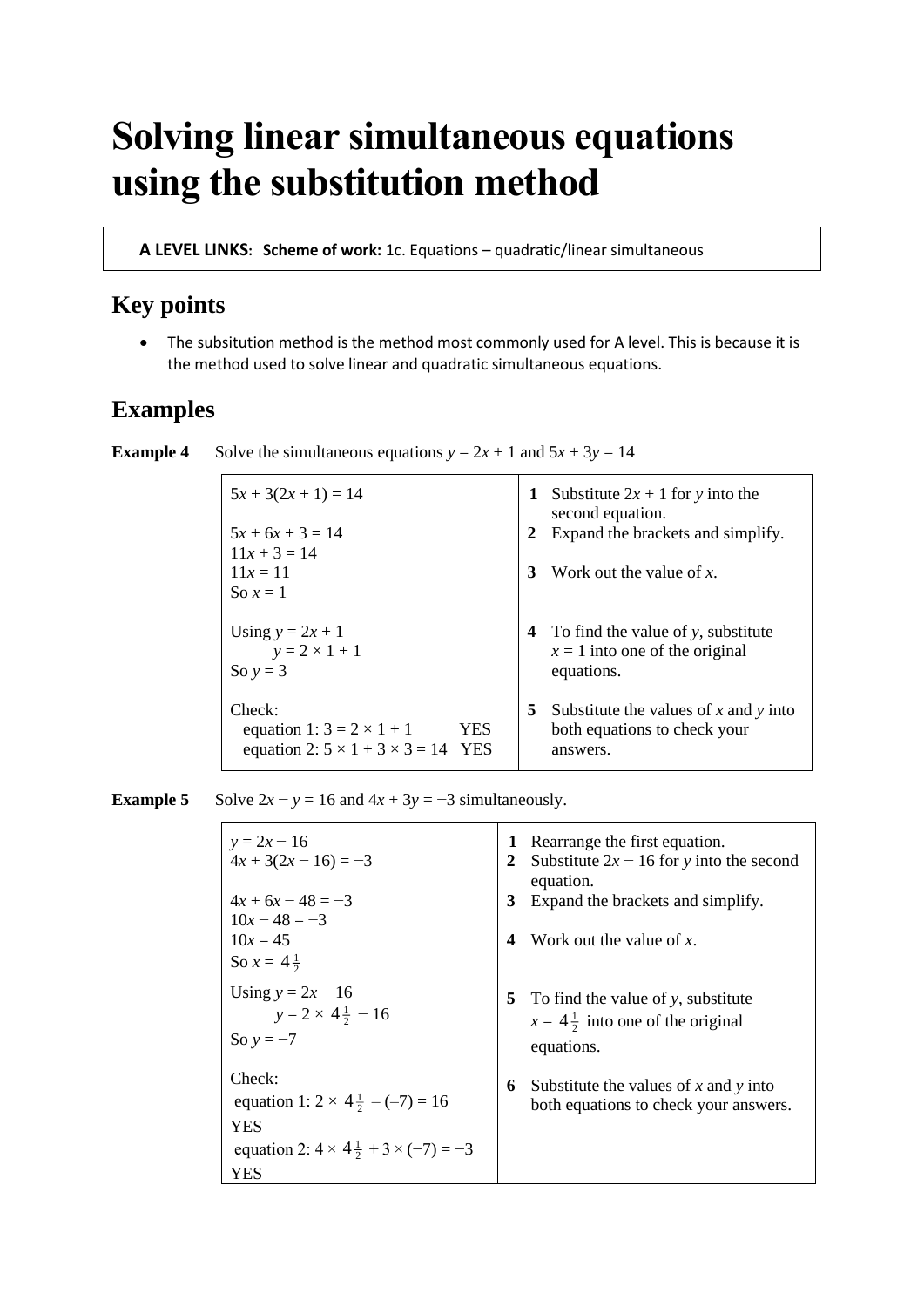Solve these simultaneous equations.

**7**  $y = x - 4$  **8**  $y = 2x - 3$  $2x + 5y = 43$   $5x - 3y = 11$ **9**  $2y = 4x + 5$  **10**  $2x = y - 2$  $9x + 5y = 22$   $8x - 5y = -11$ **11**  $3x + 4y = 8$  **12**  $3y = 4x - 7$  $2x - y = -13$   $2y = 3x - 4$ **13**  $3x = y - 1$  **14**  $3x + 2y + 1 = 0$  $2y - 2x = 3$   $4y = 8 - x$ 

# **Extend**

**15** Solve the simultaneous equations  $3x + 5y - 20 = 0$  and  $2(x + y) = \frac{3(y - x)}{4}$  $(x + y) = \frac{3(y - x)}{y}$ .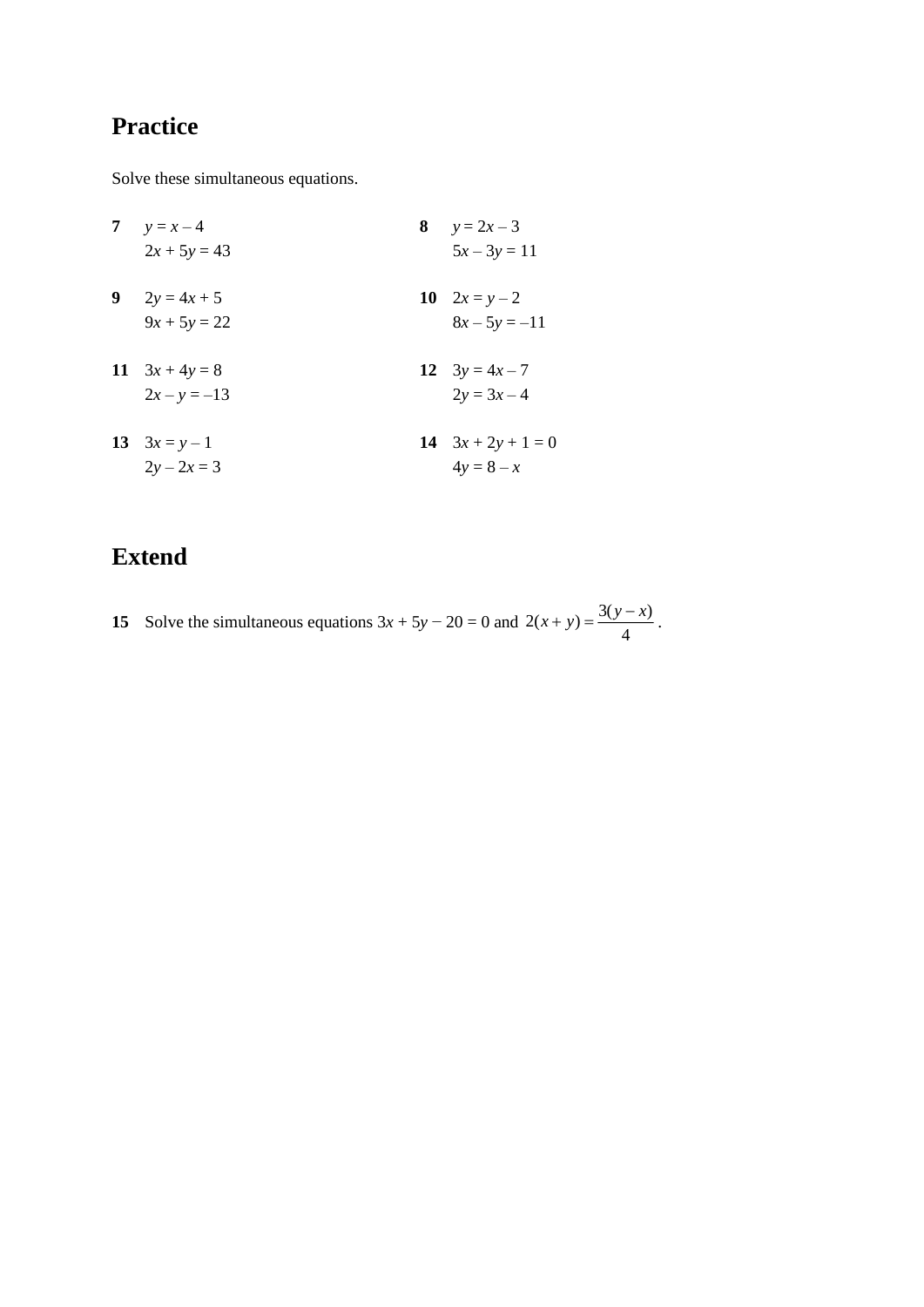- 1  $x = 1, y = 4$
- 2  $x = 3, y = -2$
- 3  $x = 2, y = -5$
- 4  $x = 3, y = -\frac{1}{2}$
- 5  $x = 6, y = -1$
- 6  $x = -2, y = 5$
- 7  $x = 9, y = 5$
- 8  $x = -2, y = -7$
- 9  $x = \frac{1}{2}$ ,  $y = 3\frac{1}{2}$
- 10  $x = \frac{1}{2}$ ,  $y = 3$
- 11  $x = -4, y = 5$
- 12  $x = -2, y = -5$
- 13  $x = \frac{1}{4}$ ,  $y = 1\frac{3}{4}$
- 14  $x = -2, y = 2\frac{1}{2}$
- 15  $x = -2\frac{1}{2}$ ,  $y = 5\frac{1}{2}$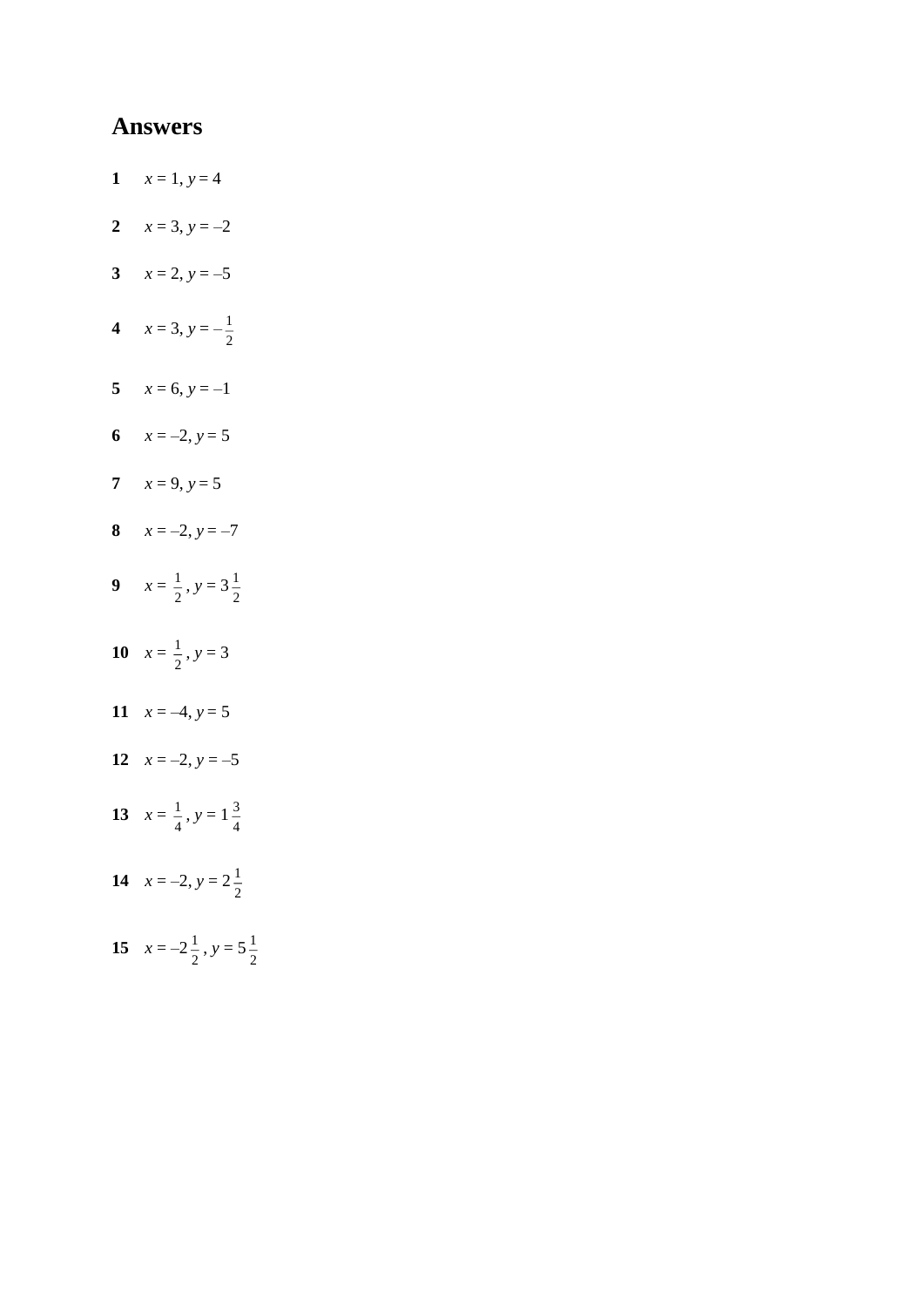# **Linear inequalities**

#### **A LEVEL LINKS**

**Scheme of work:** 1d. Inequalities – linear and quadratic (including graphical solutions)

### **Key points**

- Solving linear inequalities uses similar methods to those for solving linear equations.
- When you multiply or divide an inequality by a negative number you need to reverse the inequality sign, e.g. < becomes >.

### **Examples**

**Example 1** Solve  $-8 \le 4x < 16$ 

| $-8 \leq 4x < 16$ | Divide all three terms by 4. |
|-------------------|------------------------------|
| $-2 \leq x < 4$   |                              |

**Example 2** Solve  $4 \le 5x < 10$ 

| $4 \le 5x < 10$          | Divide all three terms by 5. |
|--------------------------|------------------------------|
| $\frac{4}{5} \leq x < 2$ |                              |

**Example 3** Solve  $2x - 5 < 7$ 

| $2x - 5 < 7$<br>2x < 12 | 1 Add 5 to both sides.<br>2 Divide both sides by 2. |
|-------------------------|-----------------------------------------------------|
| x < 6                   |                                                     |

**Example 4** Solve  $2 - 5x \ge -8$ 

**Example 5** Solve  $4(x - 2) > 3(9 - x)$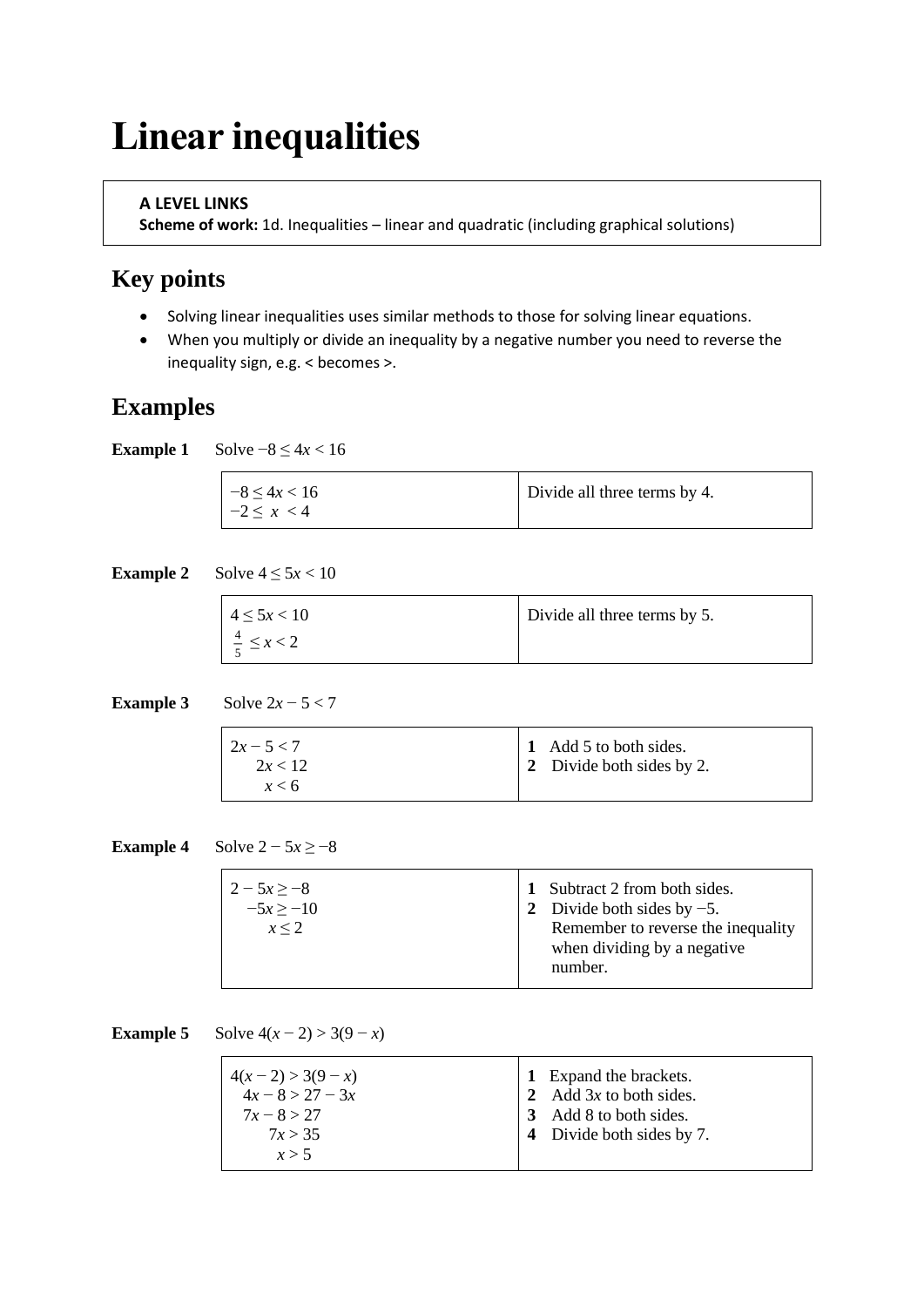| $\mathbf{1}$ |              | Solve these inequalities.   |                                                       |                                |
|--------------|--------------|-----------------------------|-------------------------------------------------------|--------------------------------|
|              | $\mathbf{a}$ | 4x > 16                     | <b>b</b> $5x - 7 \le 3$                               | <b>c</b> $1 \ge 3x + 4$        |
|              |              | <b>d</b> $5 - 2x < 12$      | e $\frac{x}{2} \ge 5$                                 | <b>f</b> $8 < 3 - \frac{x}{3}$ |
| <sup>2</sup> |              | Solve these inequalities.   |                                                       |                                |
|              |              | <b>a</b> $\frac{x}{5} < -4$ | <b>b</b> $10 \ge 2x + 3$                              | c $7 - 3x > -5$                |
| $\mathbf{3}$ | Solve        |                             |                                                       |                                |
|              |              | <b>a</b> $2-4x \ge 18$      | <b>b</b> $3 \le 7x + 10 < 45$ <b>c</b> $6 - 2x \ge 4$ |                                |
|              |              | <b>d</b> $4x + 17 < 2-x$    | <b>e</b> $4-5x < -3x$ <b>f</b> $-4x \ge 24$           |                                |
| 4            |              | Solve these inequalities.   |                                                       |                                |
|              |              | <b>a</b> $3t+1 < t+6$       | <b>b</b> $2(3n-1) \ge n+5$                            |                                |
| 5            |              | Solve.                      |                                                       |                                |
|              |              | a $3(2-x) > 2(4-x) + 4$     | <b>b</b> $5(4-x) > 3(5-x) + 2$                        |                                |

# **Extend**

**6** Find the set of values of *x* for which  $2x + 1 > 11$  and  $4x - 2 > 16 - 2x$ .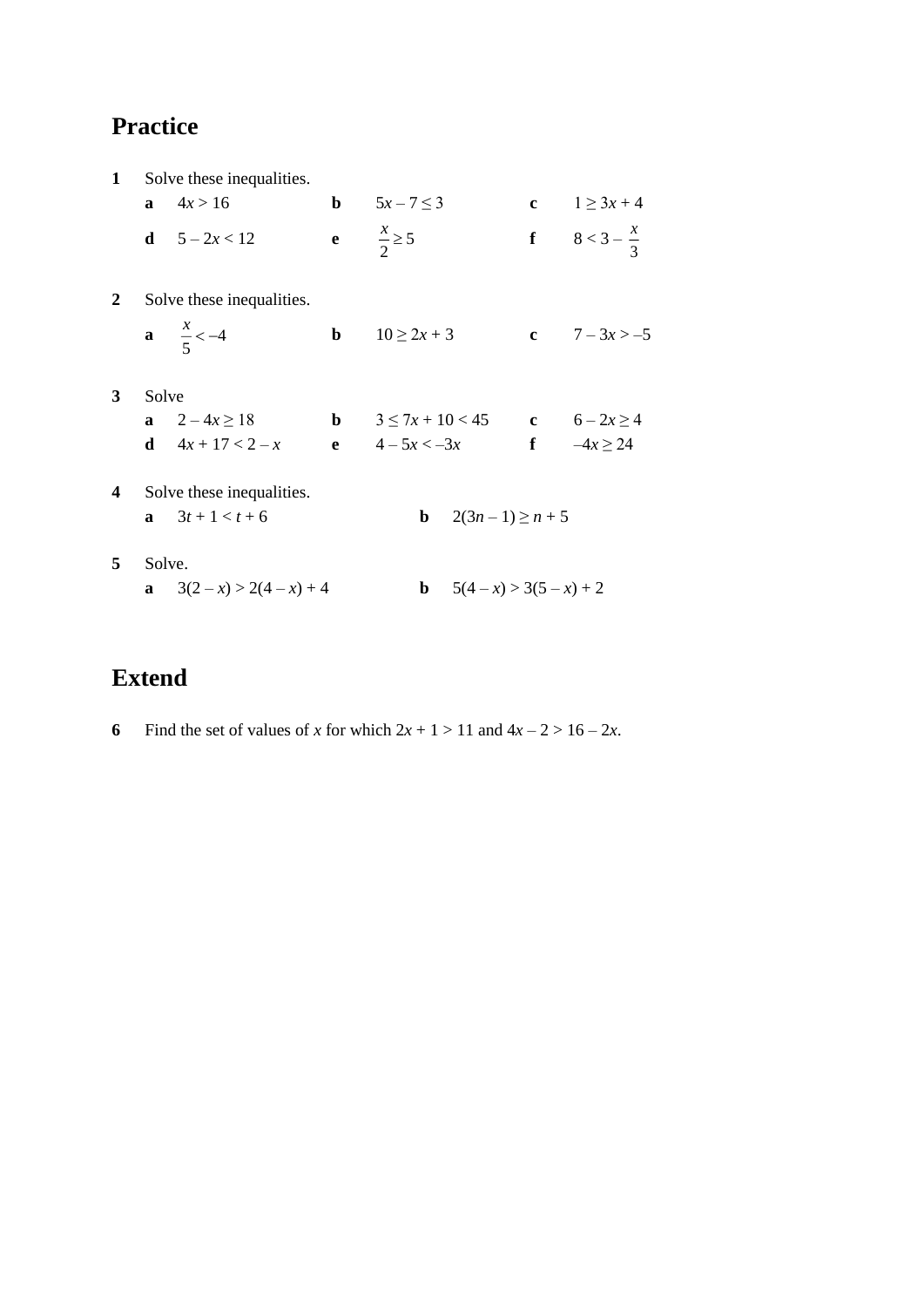|  | 1 a $x>4$                                  | <b>b</b> $x \leq 2$                         | c $x \leq -1$               |
|--|--------------------------------------------|---------------------------------------------|-----------------------------|
|  | <b>d</b> $x > -\frac{7}{2}$                | e $x \ge 10$                                | f $x < -15$                 |
|  | 2 <b>a</b> $x < -20$                       | <b>b</b> $x \leq 3.5$                       | c $x < 4$                   |
|  | 3 <b>a</b> $x \le -4$<br><b>d</b> $x < -3$ | <b>b</b> $-1 \le x < 5$<br><b>e</b> $x > 2$ | c $x \le 1$<br>f $x \le -6$ |
|  | 4 <b>a</b> $t < \frac{5}{2}$               | <b>b</b> $n \ge \frac{7}{5}$                |                             |
|  | 5 <b>a</b> $x < -6$                        | <b>b</b> $x < \frac{3}{2}$                  |                             |

**6**  $x > 5$  (which also satisfies  $x > 3$ )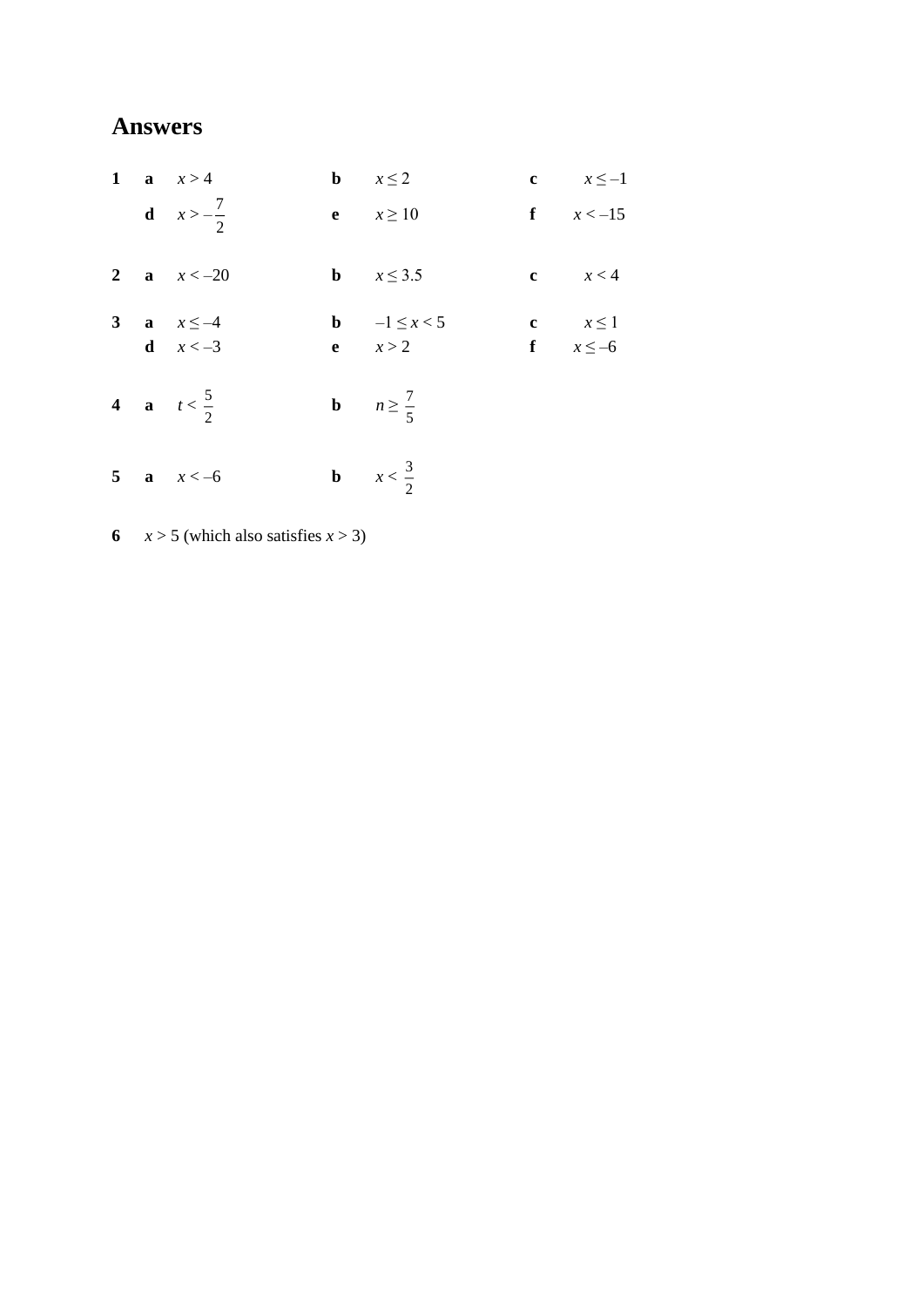

### **Induction Homework, September 2021:**

*Complete the following questions on a separate sheet of paper, making sure to show all of your work. To be submitted to your Maths teacher at the first lesson*

1. Expand and simplify the following expressions

a) 
$$
2(x - 3y)
$$
  
b)  $3(x + 2y) - 2(2x - y)$   
c)  $(3x + y)(x - y)$ 

2. Factorise the following expressions:

a) 
$$
8x^2 + 20x
$$
  
\nb)  $x^2 + 11x + 30$   
\nc)  $2x^2 - 7x + 3$   
\nd)  $6x^2 + 19x + 10$ 

- 3. a) Simplify  $4x^2 \times 3x^6$ b) Simplify  $(2x^3)^4 \div 8x^7$
- 4. Evaluate the following

a) 
$$
36^{\frac{1}{2}}
$$
  
b)  $\left(\frac{9}{16}\right)^{-\frac{3}{2}}$ 

5. Solve the following quadratics by factorising:

a) 
$$
6x^2 - 24x = 0
$$
  
\nb)  $x^2 + 12x + 32 = 0$   
\nc)  $3x^2 = 21x - 30$   
\nd)  $2x^2 + x = 6$